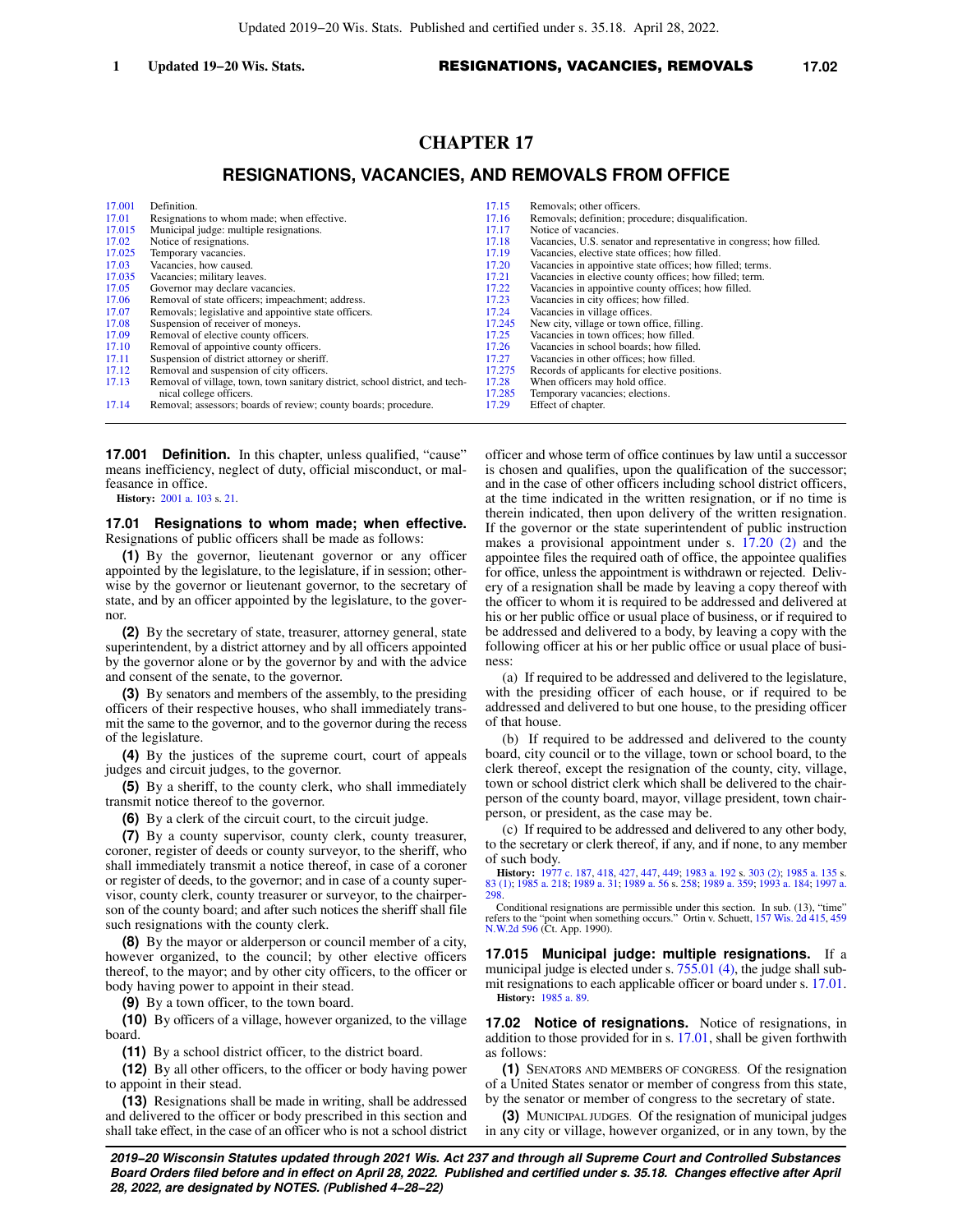### **17.02** RESIGNATIONS, VACANCIES, REMOVALS **Updated 19−20 Wis. Stats. 2**

city, village or town clerk, as the case may be, to the clerk of the circuit court for the county.

**History:** [1977 c. 305](https://docs-preview.legis.wisconsin.gov/document/acts/1977/305); [1991 a. 316](https://docs-preview.legis.wisconsin.gov/document/acts/1991/316).

**17.025 Temporary vacancies. (1)** EXISTENCE. Whenever the duly qualified incumbent of an office enumerated in sub. [\(4\)](https://docs-preview.legis.wisconsin.gov/document/statutes/17.025(4)) is found to be unable to perform all of the functions of the office by incapacitation caused by illness or injury of any nature, a temporary vacancy exists.

**(2)** HOW CONVENED. (a) *Voluntary petition.* Whenever the incumbent of an office enumerated in sub. [\(4\),](https://docs-preview.legis.wisconsin.gov/document/statutes/17.025(4)) or the incumbent's duly appointed guardian, files a written petition for a hearing to determine the incumbent's incapacitation with any member of the board requesting a hearing, the disability board shall be convened within 5 days from the date of filing said petition.

(b) *Involuntary petition.* Whenever a written petition duly signed by any 4 members of the disability board is filed with the board requesting a hearing to determine the incapacitation of the incumbent of an office enumerated in sub. [\(4\)](https://docs-preview.legis.wisconsin.gov/document/statutes/17.025(4)), the board shall be convened within 5 days from the date of filing said petition. The petition shall be signed by at least one member of each of the political parties represented on the board.

**(3)** HEARING. (a) *When held.* Whenever the disability board has been convened it shall conduct a hearing to determine whether a temporary vacancy exists.

(b) *Proceedings.* In the conduct of the hearing any member of the board shall have the right to administer oaths, to summon and compel attendance of witnesses, and to sign and issue a subpoena. The board shall keep a record of its proceedings and a phonographic transcript shall be taken, made a part of the files and transcribed only by order of the board. The files and records of the board in proceedings under this section shall be kept in locked files and shall not be open to inspection except upon specific permission of the board. In any action or special proceeding in a court of record, such files and records shall be made available by special order of such court.

(c) *Quorum.* A quorum shall consist of 6 members. Findings shall be effective only by a secret affirmative vote of 6 members of the disability board. Said findings shall be final without right of appeal, except that after a finding of disability or inability to act, the affected incumbent may appeal such finding pursuant to ch. [227](https://docs-preview.legis.wisconsin.gov/document/statutes/ch.%20227). The appeal shall be limited to the board record. The finding of disability or inability to act shall remain in effect during the pendency of such appeal.

(d) *Findings.* After a hearing by the disability board and a finding of disability or inability to act has been filed, a written certificate of temporary incapacity signed and authorized by the board members shall be filed in the office of the secretary of state not later than the next succeeding legal workday and when so filed shall create a temporary vacancy in such affected elected office. In the event of a finding of no disability by failure to secure 6 affirmative votes in support of the petition, the board shall dismiss the petition.

(e) *Rehearing.* The disability board shall conduct rehearings in accordance with pars. [\(b\)](https://docs-preview.legis.wisconsin.gov/document/statutes/17.025(3)(b)) and [\(c\).](https://docs-preview.legis.wisconsin.gov/document/statutes/17.025(3)(c)) A rehearing before the disability board to reconsider an existing finding of temporary incapacitation shall be held when petitioned as provided in sub. [\(2\),](https://docs-preview.legis.wisconsin.gov/document/statutes/17.025(2)) but no such rehearing shall be held unless 3 months have elapsed from the date of the conclusion of the original hearing or the most recent rehearing. When the existing finding of disability or inability to act was made pursuant to a voluntary petition under sub. [\(2\)](https://docs-preview.legis.wisconsin.gov/document/statutes/17.025(2)(a)) [\(a\)](https://docs-preview.legis.wisconsin.gov/document/statutes/17.025(2)(a)) and more than 3 months have elapsed since such finding, such affected incumbent may file a declaration of fitness. Upon the filing of such declaration the board may reconvene on call of any member and conduct a rehearing to determine such incumbent's ability to serve. Failure to reconvene the board within 15 days from the date of filing of such declaration shall result in voiding the finding of disability or inability to act, and restore the incumbent to office.

(f) *Removal of disability.* After a board rehearing and a finding of a removal of the disability and, therefore, an ability to act, a written certificate of such finding shall be signed and authorized by the board members and shall be filed in the office of the secretary of state not later than the next succeeding legal workday and when so filed shall rescind the previously filed certificate of temporary incapacity. At such time the regularly elected incumbent shall resume the office.

**(4)** AFFECTED OFFICES AND HOW FILLED DURING DISABILITY. Whenever the board has made a finding that a temporary vacancy exists in the following offices, such office shall be filled for the period of such temporary vacancy or the balance of the unexpired term, whichever is the shorter period, as follows:

(a) *Governor.* When the temporary vacancy exists in the office of governor, the duties of the governor shall automatically be assumed by the lieutenant governor as required by [article V, sec](https://docs-preview.legis.wisconsin.gov/document/wisconsinconstitution/V,7)[tion 7,](https://docs-preview.legis.wisconsin.gov/document/wisconsinconstitution/V,7) of the constitution.

(b) *Lieutenant governor.* When the temporary vacancy exists in the office of lieutenant governor during the continuance of a vacancy in the office of governor, the duties of the office of governor shall be assumed by the secretary of state as required by [article](https://docs-preview.legis.wisconsin.gov/document/wisconsinconstitution/V,8) [V, section 8](https://docs-preview.legis.wisconsin.gov/document/wisconsinconstitution/V,8), of the constitution.

(c) *Secretary of state; state treasurer.* When the temporary vacancy exists in the office of secretary of state or in the office of state treasurer, the duties of the office shall be assumed, respectively, by the first emergency interim successor designated under s. [323.53 \(2\)](https://docs-preview.legis.wisconsin.gov/document/statutes/323.53(2)) or, if no such designation has been made for the respective office, then by a deputy appointed by the governor.

(d) *Attorney general; state superintendent.* When the temporary vacancy exists in the office of attorney general or in the office of state superintendent of public instruction, the duties of the office shall be assumed, respectively, by the deputy under s. [15.04](https://docs-preview.legis.wisconsin.gov/document/statutes/15.04(2)) [\(2\)](https://docs-preview.legis.wisconsin.gov/document/statutes/15.04(2)) or, if such office is vacant, by a deputy appointed by the governor.

**History:** [1971 c. 40](https://docs-preview.legis.wisconsin.gov/document/acts/1971/40) s. [93;](https://docs-preview.legis.wisconsin.gov/document/acts/1971/40,%20s.%2093) [1975 c. 332](https://docs-preview.legis.wisconsin.gov/document/acts/1975/332); [1977 c. 196](https://docs-preview.legis.wisconsin.gov/document/acts/1977/196) s. [131](https://docs-preview.legis.wisconsin.gov/document/acts/1977/196,%20s.%20131); [1977 c. 449;](https://docs-preview.legis.wisconsin.gov/document/acts/1977/449) [1979 c.](https://docs-preview.legis.wisconsin.gov/document/acts/1979/361) [361](https://docs-preview.legis.wisconsin.gov/document/acts/1979/361) s. [113](https://docs-preview.legis.wisconsin.gov/document/acts/1979/361,%20s.%20113); [1983 a. 192;](https://docs-preview.legis.wisconsin.gov/document/acts/1983/192) [1991 a. 316;](https://docs-preview.legis.wisconsin.gov/document/acts/1991/316) [1995 a. 27](https://docs-preview.legis.wisconsin.gov/document/acts/1995/27) s. [9145 \(1\)](https://docs-preview.legis.wisconsin.gov/document/acts/1995/27,%20s.%209145); [1997 a. 27;](https://docs-preview.legis.wisconsin.gov/document/acts/1997/27) [2009 a. 42](https://docs-preview.legis.wisconsin.gov/document/acts/2009/42).

**17.03 Vacancies, how caused.** Except as otherwise provided, a public office is vacant when:

- **(1)** The incumbent dies.
- **(2)** The incumbent resigns.
- **(3)** The incumbent is removed.
- **(4)** The incumbent ceases to be a resident of:
- (a) This state; or

(b) If the office is legislative, the district from which elected; or

(bm) If the office is a district attorney, the prosecutorial unit from which elected; or

(c) If the office is local and elective, the county, city, village, town, district or area from which elected, except as provided in ss. [60.30 \(6\)](https://docs-preview.legis.wisconsin.gov/document/statutes/60.30(6)), [119.08 \(1\) \(c\)](https://docs-preview.legis.wisconsin.gov/document/statutes/119.08(1)(c)) and [120.05 \(1\) \(d\);](https://docs-preview.legis.wisconsin.gov/document/statutes/120.05(1)(d)) or

(d) If the office is local and appointive, and residency, subject to s. [66.0502,](https://docs-preview.legis.wisconsin.gov/document/statutes/66.0502) is a local requirement, the county, city, village, town, district, or area within which the duties of the office are required to be discharged.

**(4m)** In the case of a school district office, the incumbent is absent from the district for a period exceeding 60 days.

**(5)** Whether or not sentenced to imprisonment, the incumbent is convicted and sentenced by a state or federal court for treason, felony or other crime of whatsoever nature punishable by imprisonment in any jail or prison for one year or more, or for any offense involving a violation of the incumbent's official oath. A vacancy so created is not affected by a stay of execution of judgment. Reversal of the judgment, but not a pardon, immediately restores the incumbent to office if the term has not expired and entitles the incumbent to the emoluments of the office for the time the incumbent would have served in the office but for the judgment.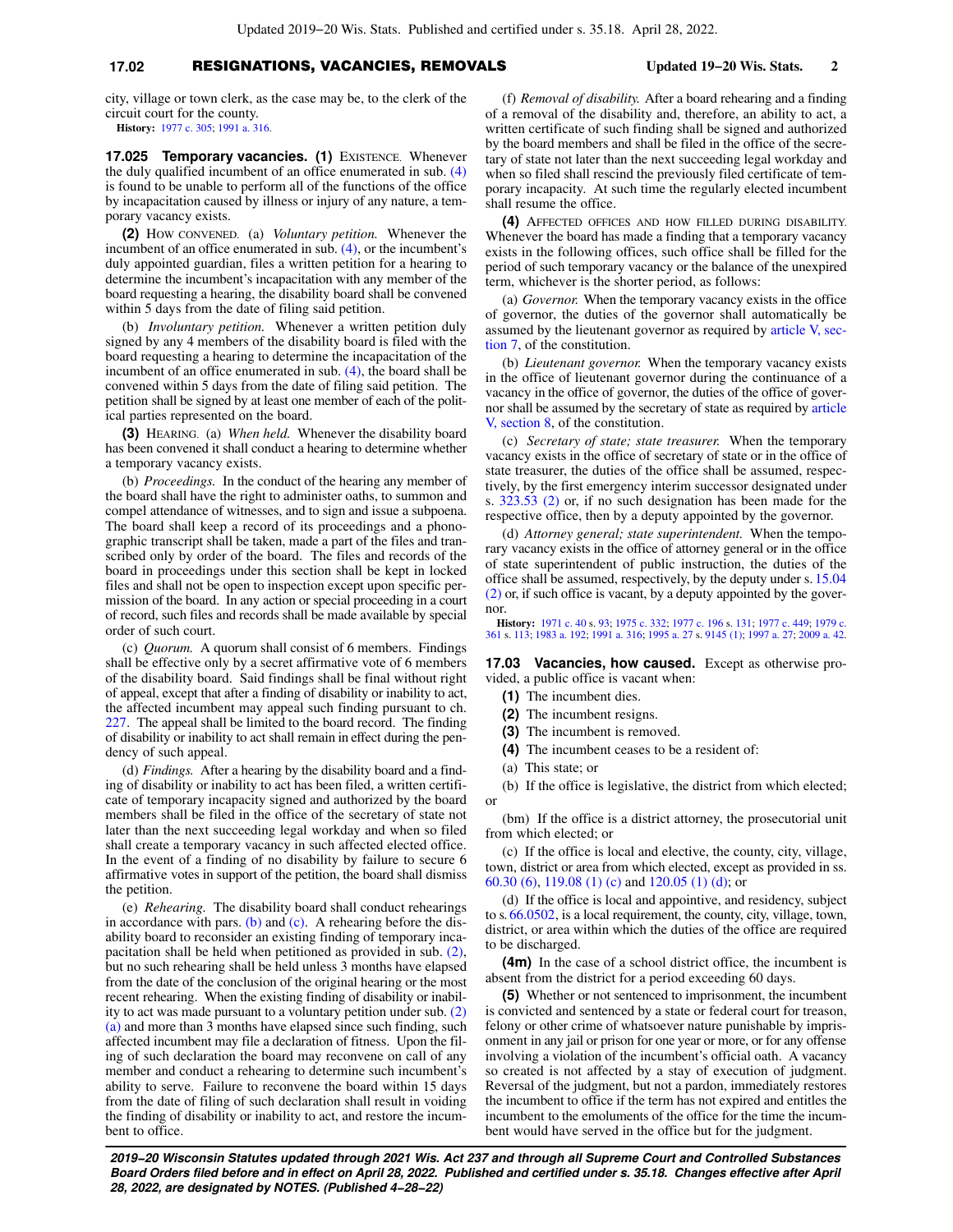#### **3 Updated 19−20 Wis. Stats.** RESIGNATIONS, VACANCIES, REMOVALS **17.08**

**(6)** A competent tribunal voids the election or appointment; or adjudges the incumbent to be incapable of understanding the objective of the elective process; or places the incumbent under guardianship, unless the court finds that the incumbent is competent to exercise the right to vote.

**(7)** A person elected or appointed or reelected or reappointed to any office neglects or refuses to take and file the official oath or to execute or renew the official bond if required, or to file the oath or bond as prescribed by law.

**(8)** The incumbent neglects or refuses to execute and file an additional bond, when lawfully required, as prescribed by law.

**(9)** A person elected or appointed to fill a vacancy or for a full term declines the office in writing or dies before qualifying or declines in writing or dies before the time when, by law, the person should enter upon the duties of the office to which elected or appointed.

**(10)** If the office is elective, the incumbent's term expires, except for the office of sheriff, coroner, register of deeds or district attorney.

**(11)** If the office is a school board seat, the first annual school meeting of a school district fails to elect school board members for the district.

**(12)** The offices are established upon the creation by the legislature of a new county and a new town.

**(13)** Any other event occurs which is declared by any special provision of law to create a vacancy.

**History:** [1971 c. 154](https://docs-preview.legis.wisconsin.gov/document/acts/1971/154); [1971 c. 304](https://docs-preview.legis.wisconsin.gov/document/acts/1971/304) s. [29 \(1\);](https://docs-preview.legis.wisconsin.gov/document/acts/1971/304,%20s.%2029) [1979 c. 249](https://docs-preview.legis.wisconsin.gov/document/acts/1979/249); [1983 a. 484](https://docs-preview.legis.wisconsin.gov/document/acts/1983/484); [1985 a. 304](https://docs-preview.legis.wisconsin.gov/document/acts/1985/304), [312](https://docs-preview.legis.wisconsin.gov/document/acts/1985/312), [332](https://docs-preview.legis.wisconsin.gov/document/acts/1985/332); [1987 a. 391](https://docs-preview.legis.wisconsin.gov/document/acts/1987/391); [1989 a. 31](https://docs-preview.legis.wisconsin.gov/document/acts/1989/31), [241](https://docs-preview.legis.wisconsin.gov/document/acts/1989/241); [2005 a. 387;](https://docs-preview.legis.wisconsin.gov/document/acts/2005/387) [2013 a. 20](https://docs-preview.legis.wisconsin.gov/document/acts/2013/20).

**Cross−reference:** See s. [59.20 \(1\)](https://docs-preview.legis.wisconsin.gov/document/statutes/59.20(1)) for county supervisor residency requirement. **Cross−reference:** See s. [196.675](https://docs-preview.legis.wisconsin.gov/document/statutes/196.675) for vacancies in office if district attorney, city attorney, assistant city attorney, or judicial officer is employed by a common carrier.

City officers are subject to s. 17.03 vacancy provisions. Wellnitz v. Wauwatosa Police & Fire Commissioners, [151 Wis. 2d 306](https://docs-preview.legis.wisconsin.gov/document/courts/151%20Wis.%202d%20306), [444 N.W.2d 412](https://docs-preview.legis.wisconsin.gov/document/courts/444%20N.W.2d%20412) (Ct. App. 1989). The felony conviction and sentencing of a state senator creates a vacancy in the

office without any action by the senate. 65 Atty. Gen. 264. No vacancy occurs under sub. (4) when a supervisor's residence remains the same but the district boundaries have changed. [76 Atty. Gen. 10.](https://docs-preview.legis.wisconsin.gov/document/oag/vol76-10)

**17.035 Vacancies; military leaves. (1)** If an elected or appointed official or employee of any city, village, town or school district however organized shall enter the armed forces of the United States and shall remove himself or herself temporarily from the municipality or district for which that person is an officer or employee such temporary removal shall constitute a temporary vacancy in such office or position.

**(3)** Temporary vacancies shall be filled as other vacancies are filled, except that no election need be held to fill any part of a temporary vacancy. The term of the person appointed temporarily shall not extend beyond the expiration of the term of the officer or employee who entered federal service. In the event the original officer or employee completes the federal service and returns to the district or municipality during his or her original term of office, the officer or employee may file with the clerk of the district or municipality, within 40 days of completing the federal service, a statement under oath that the federal service has terminated and that the officer or employee elects to resume the office or position. Upon the filing of the statement the term of the temporary officer or employee shall cease, and the returning officer or employee shall be entitled to resume the duties of the office.

**History:** [1991 a. 316](https://docs-preview.legis.wisconsin.gov/document/acts/1991/316); [1993 a. 246](https://docs-preview.legis.wisconsin.gov/document/acts/1993/246).

**17.05 Governor may declare vacancies.** The governor may declare vacant the office of any state officer required by law to execute an official bond whenever a judgment is obtained against such officer for a breach of the conditions of such bond.

**17.06 Removal of state officers; impeachment; address.** (1) Any civil officer of this state may be removed from office by impeachment for corrupt conduct in office, or for crimes and misdemeanors as provided in [article VII, section 1](https://docs-preview.legis.wisconsin.gov/document/wisconsinconstitution/VII,1), of the constitution; and any supreme court justice or circuit court judge may also be removed from office by address of both houses

of the legislature as provided in [article VII, section 13](https://docs-preview.legis.wisconsin.gov/document/wisconsinconstitution/VII,13), of the constitution.

**(2)** In this section, "address" means a procedure for removal of a judge from office based on a document entitled "Address" which specifies charges against a judge alleging misconduct or that the judge is not physically or mentally qualified to exercise the judicial functions of the judge's office. A copy of the address containing the charges against the judge shall be served upon the judge. The judge shall have the opportunity of being heard to present a defense against the charges. The judge may be removed from office by address of both houses of the legislature if two−thirds of all members elected to each house concur therein.

**(3)** A district attorney may be removed by the governor, for cause.

**History:** [1971 c. 142;](https://docs-preview.legis.wisconsin.gov/document/acts/1971/142) [1983 a. 192](https://docs-preview.legis.wisconsin.gov/document/acts/1983/192); [1989 a. 31](https://docs-preview.legis.wisconsin.gov/document/acts/1989/31); [1991 a. 316](https://docs-preview.legis.wisconsin.gov/document/acts/1991/316).

**17.07 Removals; legislative and appointive state officers.** Removals from office of legislative and appointive state officers may be made as follows:

**(1)** Officers elected by either house of the legislature, by the house that elected them, at pleasure.

**(2)** State officers appointed by the legislature, by that body, at pleasure; or by the governor during the recess of the legislature, for cause.

**(3)** State officers serving in an office that is filled by appointment of the governor for a fixed term by and with the advice and consent of the senate, or serving in an office that is filled by appointment of any other officer or body for a fixed term subject to the concurrence of the governor, by the governor at any time, for cause.

**(3m)** Notwithstanding sub. [\(3\),](https://docs-preview.legis.wisconsin.gov/document/statutes/17.07(3)) the parole commission chairperson may be removed by the governor, at pleasure.

**(4)** State officers serving in an office that is filled by appointment of the governor with the advice and consent of the senate to serve at the pleasure of the governor, or serving in an office that is filled by appointment of any other officer or body for an indefinite term subject to the concurrence of the governor, by the governor at any time.

**(5)** State officers serving in an office that is filled by appointment of the governor alone for a fixed or indefinite term or to supply a vacancy in any office, elective or appointive, except justices of the supreme court and judges and the adjutant general, by the governor at pleasure; the adjutant general, by the governor, at any time, for cause or for withdrawal of federal recognition of his or her commission under [32 USC 323;](https://docs-preview.legis.wisconsin.gov/document/usc/32%20USC%20323) and all officers appointed by the governor during the recess of the legislature whose appointments are required to be later confirmed by the senate shall be deemed to be appointed by the governor alone until so confirmed.

**(6)** Other state officers serving in an office that is filled by appointment of any officer or body without the concurrence of the governor, by the officer or body having the authority to make appointments to that office, at pleasure, except that officers appointed according to merit and fitness under and subject to ch. [230](https://docs-preview.legis.wisconsin.gov/document/statutes/ch.%20230) or officers whose removal is governed by ch. [230](https://docs-preview.legis.wisconsin.gov/document/statutes/ch.%20230) may be removed only in conformity with that chapter.

**History:** [1971 c. 211](https://docs-preview.legis.wisconsin.gov/document/acts/1971/211); [1977 c. 196](https://docs-preview.legis.wisconsin.gov/document/acts/1977/196) s. [131;](https://docs-preview.legis.wisconsin.gov/document/acts/1977/196,%20s.%20131) [1979 c. 221](https://docs-preview.legis.wisconsin.gov/document/acts/1979/221); [1987 a. 63;](https://docs-preview.legis.wisconsin.gov/document/acts/1987/63) [1989 a. 121](https://docs-preview.legis.wisconsin.gov/document/acts/1989/121); [1991 a. 32](https://docs-preview.legis.wisconsin.gov/document/acts/1991/32); [1995 a. 27;](https://docs-preview.legis.wisconsin.gov/document/acts/1995/27) [2009 a. 28;](https://docs-preview.legis.wisconsin.gov/document/acts/2009/28) [2011 a. 38;](https://docs-preview.legis.wisconsin.gov/document/acts/2011/38) [2013 a. 203](https://docs-preview.legis.wisconsin.gov/document/acts/2013/203).

Council members had authority to remove the executive director of the council. Terrien v. Metropolitan Milwaukee Criminal Justice Council, [455 F. Supp. 1375](https://docs-preview.legis.wisconsin.gov/document/courts/455%20F.%20Supp.%201375) (1978).

**17.08 Suspension of receiver of moneys. (1)** The governor may summarily suspend from office any appointive state officer who collects, receives or handles public moneys, if it appears to the governor by reason of action, proceedings, charges or credible information that the officer has in any particular willfully neglected the officer's duty in connection with public moneys. The suspension shall continue until the final determination of the action or proceedings or of the investigation of the charges or information, or pending any proceedings to remove the officer from office as provided by law for neglect of duty, and a compe-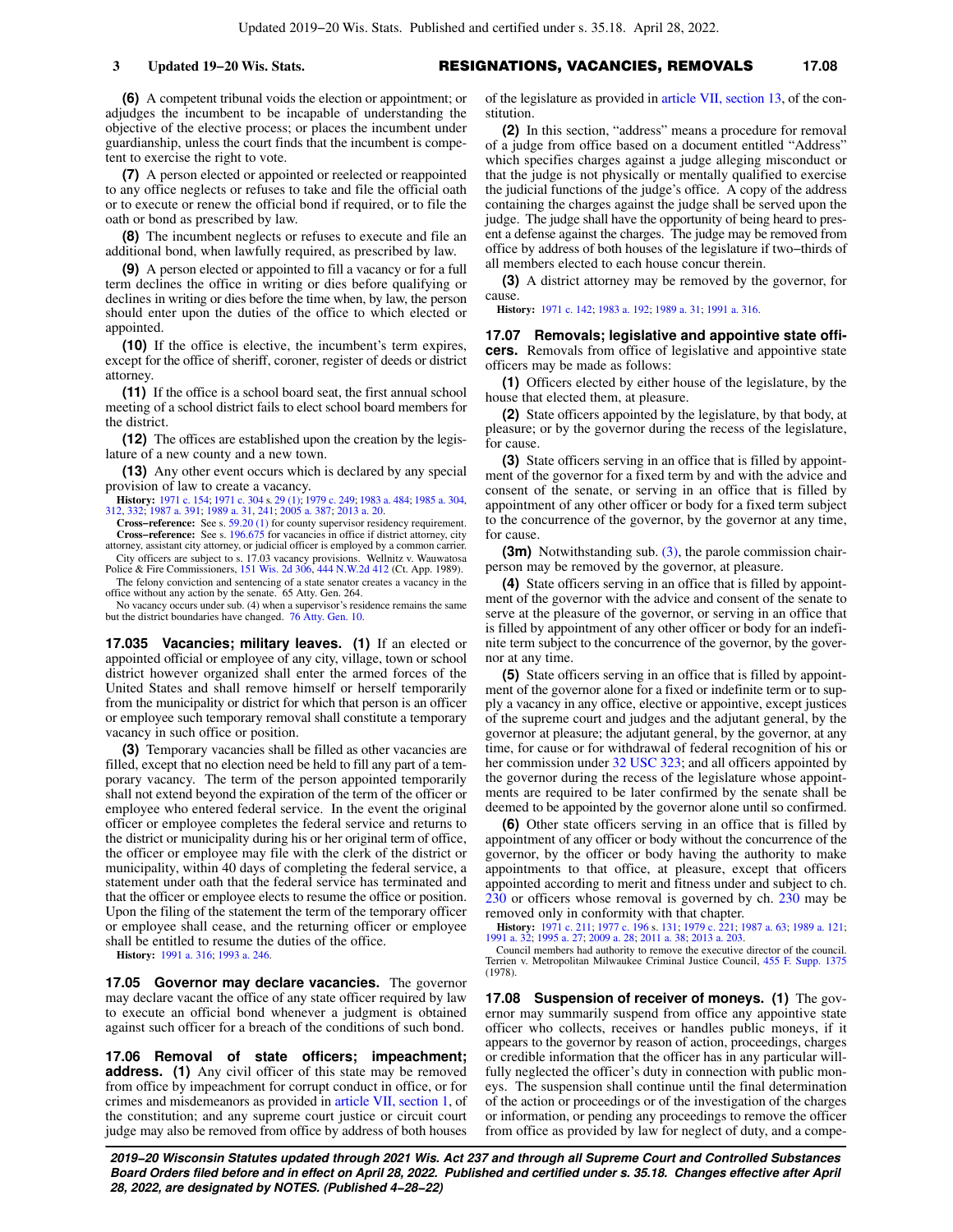#### **17.08** RESIGNATIONS, VACANCIES, REMOVALS **Updated 19−20 Wis. Stats. 4**

tent person shall be appointed, in the manner and by the appointing power prescribed for filling vacancies in the affected office, to discharge the duties of the officer during the officer's suspension. If it is determined in the action or proceedings or is found upon investigation that the officer has not in any particular willfully neglected the officer's duty in connection with public moneys, and that fact is certified to the secretary of state by the judge, governor or other officer who conducted the action, proceedings or investigation, the suspended officer, unless the officer has been removed from office for any cause provided by law, shall thereby be restored to office, if the term for which the officer was elected or appointed has not expired, and shall thereby become entitled to the emoluments of the office for all of the time the officer would have served therein had the officer not been suspended as herein provided.

**(2)** This section in no manner impairs or restricts the power of the governor or other officer or body to remove any officer from office as provided by law.

**History:** [1991 a. 316](https://docs-preview.legis.wisconsin.gov/document/acts/1991/316).

**17.09 Removal of elective county officers.** Elective county officers may be removed from office as follows:

**(1)** COUNTY CLERK; TREASURER; SURVEYOR; SUPERVISOR. The county clerk, county treasurer or surveyor, or a county supervisor, by the county board, for cause, by a vote of two−thirds of all the supervisors entitled to seats on such board.

**(2)** CLERK OF CIRCUIT COURT. The clerk of the circuit court, by the judge or a majority of judges of the circuit court for the clerk's county, for cause.

**(5)** OTHER ELECTIVE COUNTY OFFICERS. The sheriff, coroner or register of deeds, by the governor, for cause.

**History:** [1977 c. 449](https://docs-preview.legis.wisconsin.gov/document/acts/1977/449); [1979 c. 32;](https://docs-preview.legis.wisconsin.gov/document/acts/1979/32) [1989 a. 31.](https://docs-preview.legis.wisconsin.gov/document/acts/1989/31)

Removal is governed by s. 17.16 and contemplates a determination of cause by the board. An ordinance making a violation *ipso facto* cause for removal impermissibly circumvents that procedure. 66 Atty. Gen. 148.

**17.10 Removal of appointive county officers. (1)** APPOINTED BY GOVERNOR. County officers appointed by the governor may be removed at pleasure by the governor.

**(2)** APPOINTED BY COUNTY BOARD. County officers appointed by the county board may be removed at pleasure by the county board. All removals may be made by an affirmative vote of two− thirds of the supervisors entitled to seats on the county board. Removal of personnel supported by federal funds shall comply with federal law applicable to those personnel.

**(3)** APPOINTED BY CHAIRPERSON OF COUNTY BOARD. County officers appointed by the chairperson of the county board may be removed at pleasure by the chairperson, except members of the county civil service commission who may be removed at pleasure by the county board under sub. [\(2\)](https://docs-preview.legis.wisconsin.gov/document/statutes/17.10(2)). A county commissioner of elections so removed may appeal to the county board within 10 days after removal; the county board shall conduct a hearing in the manner determined by it and shall determine the question of removal.

**(4)** APPOINTED BY THE CIRCUIT JUDGE. County officers appointed by a judge or judges of the circuit court may be removed at pleasure by the judge or a majority of the judges authorized to appoint the officers' successors.

**(5)** APPOINTED BY THE COUNTY JUDGE. County officers appointed by the county judge may be removed at pleasure by the circuit judge or a majority of the circuit judges authorized to appoint the officers' successors.

**(6)** OTHERS. All other appointive county officers may be removed at pleasure by the officer or body that appointed them. Removals by a body, other than the county board, consisting of 3 or more members may be made by an affirmative vote of two− thirds of all the members thereof.

**(7)** GENERAL EXCEPTION. (a) Notwithstanding subs. [\(1\)](https://docs-preview.legis.wisconsin.gov/document/statutes/17.10(1)) to [\(6\),](https://docs-preview.legis.wisconsin.gov/document/statutes/17.10(6)) county officers appointed according to merit and fitness under and subject to a civil service law, or whose removal is governed by such a law, shall be removed only as therein provided.

(b) Notwithstanding subs. [\(1\)](https://docs-preview.legis.wisconsin.gov/document/statutes/17.10(1)) to  $(6)$ , a county may by ordinance provide that any county officer appointed by the county board or the chairperson of the county board may be removed only for inefficiency, neglect of duty, official misconduct, or malfeasance in office. This paragraph does not apply to an officer who is appointed to the classified civil service of the county or who serves at the pleasure of an appointing authority other than the county board or chairperson of the county board.

**History:** [1977 c. 354;](https://docs-preview.legis.wisconsin.gov/document/acts/1977/354) [1983 a. 192](https://docs-preview.legis.wisconsin.gov/document/acts/1983/192); [1985 a. 29](https://docs-preview.legis.wisconsin.gov/document/acts/1985/29); [1995 a. 77;](https://docs-preview.legis.wisconsin.gov/document/acts/1995/77) [2017 a. 150](https://docs-preview.legis.wisconsin.gov/document/acts/2017/150).

In a county that does not have a county executive or administrator, the personnel committee of the county board does not possess the statutory authority to remove the county social services director. The county board may not, under s. 59.025, 1993 stats., [now s. 59.03 (1)], transfer the authority to appoint. [81 Atty. Gen. 145.](https://docs-preview.legis.wisconsin.gov/document/oag/vol81-145) Removal of the chairperson of a county board may be at the will of a simple major-

ity of the board under s. 59.12. This section is inapplicable. Sub. (2) applies only to persons who are removed from a position as a county officer. Ending the tenure of a member of the county board as chair of the board does not oust that member from county office but only from a particular position on the board. [OAG 1−07](https://docs-preview.legis.wisconsin.gov/document/oag/oag1-07).

**17.11 Suspension of district attorney or sheriff. (1)** If any district attorney or sheriff is arrested for or charged with any offense against the laws of this state, or if the governor is credibly informed that any district attorney or sheriff is guilty of any offense against the laws of this state, or that proceedings are pending before any court or officer involving any criminal charge against any district attorney or sheriff, or that any district attorney or sheriff willfully neglects or refuses to perform that district attorney's or sheriff's duties, the governor shall in the case of a felony and may in the case of a misdemeanor suspend the district attorney or sheriff from office until the charge shall be investigated and finally determined. The governor shall, in the case of the district attorney, appoint the attorney general or one of the attorney general's assistants or some competent attorney of the state, and the governor shall, in the case of the sheriff, appoint a suitable person, to discharge the duties of the affected office during the suspension.

**(2)** (a) The state shall pay an attorney temporarily appointed under sub. [\(1\)](https://docs-preview.legis.wisconsin.gov/document/statutes/17.11(1)) for his or her services and expenses in an amount determined and fixed by the governor.

(b) The county in which a person is temporarily appointed sheriff under sub. [\(1\)](https://docs-preview.legis.wisconsin.gov/document/statutes/17.11(1)) shall pay the appointed sheriff for his or her services in an amount determined and fixed by the governor and certified by the governor to the county clerk of the county.

**(3)** Any attorney so temporarily appointed shall have all the power and discharge all the duties of the district attorney and that attorney shall speedily bring to a hearing and determination any charges made against the district attorney so suspended. Any person so temporarily appointed as sheriff shall have all the power and discharge all the duties of sheriff.

**(4)** If it is determined in the action or proceeding or is found upon the investigation that a district attorney or sheriff suspended under this section is not guilty of an offense, or has not willfully neglected or refused to perform his or her duties, as charged, that fact shall be certified by the governor to the department of administration if a district attorney is involved or to the county clerk of the sheriff's county if a sheriff is involved. Upon the certification, the district attorney or sheriff shall be:

(a) Entitled to the emoluments of the office for the time he or she would have served in the office had he or she not been suspended under this section; and

(b) Restored to office if the term for which he or she was elected or appointed has not expired.

**(5)** This section in no manner affects provisions of law relating to the removal from office of the district attorney or sheriff. **History:** [1989 a. 31](https://docs-preview.legis.wisconsin.gov/document/acts/1989/31); [1991 a. 316.](https://docs-preview.legis.wisconsin.gov/document/acts/1991/316)

**17.12 Removal and suspension of city officers. (1)** GENERAL AND SPECIAL CHARTER. Officers of cities, except public officials, as defined in s. [62.51 \(1\) \(b\)](https://docs-preview.legis.wisconsin.gov/document/statutes/62.51(1)(b)), operating under the general law or under special charter including school officers, may be removed as follows: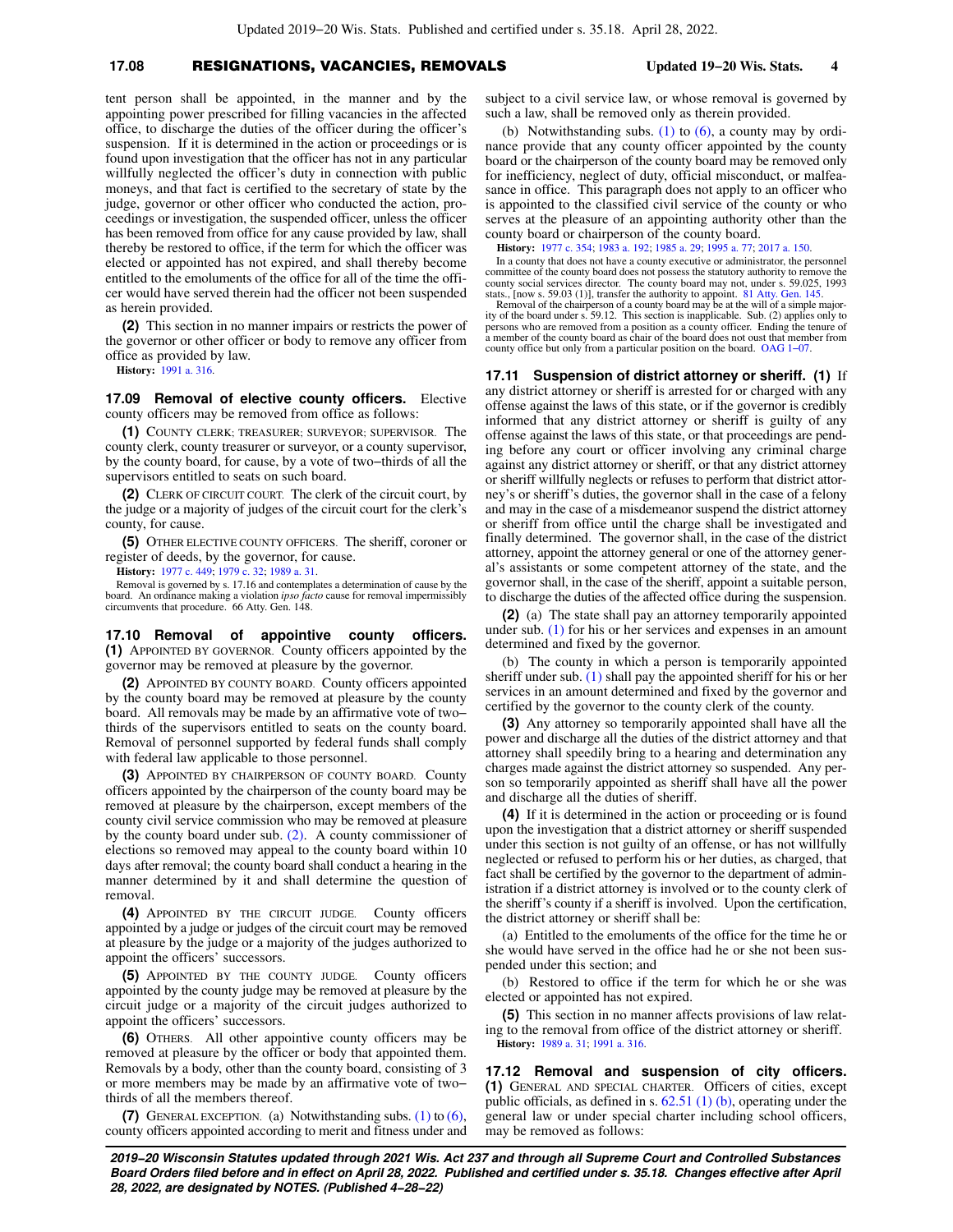#### **5 Updated 19−20 Wis. Stats.** RESIGNATIONS, VACANCIES, REMOVALS **17.14**

(a) *Elective.* Elective officers by recall as provided in s. [9.10,](https://docs-preview.legis.wisconsin.gov/document/statutes/9.10) or by the common council, for cause.

(c) *Appointed officers.* An appointed officer may be removed in any of the following manners:

1. An officer appointed by the common council, by the common council, at pleasure.

2. An officer appointed by an officer or body other than the common council, whether or not the appointment was confirmed by the common council, in any of the following manners:

a. By the appointing officer or body, at pleasure.

b. By the common council, for cause.

(cm) *Board of police and fire commissioners.* Notwithstanding par. [\(c\),](https://docs-preview.legis.wisconsin.gov/document/statutes/17.12(1)(c)) a member of a board of police and fire commissioners who is appointed by the mayor and confirmed by the common council may be removed by the common council, for cause.

(d) *Votes required.* Removals by the common council may be made only by an affirmative vote of three−fourths of all the members thereof, and by any other body consisting of 3 or more members, by an affirmative vote of two−thirds of all the members thereof.

**(2)** COMMISSION FORM. Officers of cities operating under the commission form of government may be removed as follows:

(a) *Elective.* Elective officers by recall as provided in s. [9.10.](https://docs-preview.legis.wisconsin.gov/document/statutes/9.10)

(c) *Appointive.* Appointive officers, by whomsoever appointed, by the council, at pleasure, by a majority vote; and officers appointed by any officer or body other than the council may also be removed from office by the officer or body that appointed them, at pleasure, by vote as provided in sub.  $(1)$   $(d)$ .

**(3)** SUSPENSION. The mayor of any city may summarily suspend from office any officer thereof whose removal is sought and against whom charges have been preferred therefor, and may appoint an officer to discharge the duties of such office until such charges have been disposed of. If such charges are dismissed, the officer so suspended shall thereby be restored to office and be entitled to the emoluments of the office for all of the time the officer would have served therein had the officer not been suspended.

**(3m)** COMMON COUNCIL AUTHORITY. Notwithstanding subs. [\(1\)](https://docs-preview.legis.wisconsin.gov/document/statutes/17.12(1)) and [\(2\)](https://docs-preview.legis.wisconsin.gov/document/statutes/17.12(2)) and subject to sub. [\(4\)](https://docs-preview.legis.wisconsin.gov/document/statutes/17.12(4)), a city may by ordinance provide that any appointed city officer may be removed only for inefficiency, neglect of duty, official misconduct, or malfeasance in office.

**(4)** GENERAL EXCEPTION. But no officer of any city, appointed according to merit and fitness under and subject to a civil service or to a police and fire commission law, or whose removal is governed by such a law, shall be removed otherwise than as therein provided.

**History:** [1987 a. 382](https://docs-preview.legis.wisconsin.gov/document/acts/1987/382); [1991 a. 316](https://docs-preview.legis.wisconsin.gov/document/acts/1991/316); [1999 a. 150](https://docs-preview.legis.wisconsin.gov/document/acts/1999/150) s. [672](https://docs-preview.legis.wisconsin.gov/document/acts/1999/150,%20s.%20672); [2017 a. 150.](https://docs-preview.legis.wisconsin.gov/document/acts/2017/150)

City officers are subject to s. 17.03 vacancy provisions. Wellnitz v. Wauwatosa Police and Fire Commissioners, [151 Wis. 2d 306,](https://docs-preview.legis.wisconsin.gov/document/courts/151%20Wis.%202d%20306) [444 N.W.2d 412](https://docs-preview.legis.wisconsin.gov/document/courts/444%20N.W.2d%20412) (Ct. App. 1989).

**17.13 Removal of village, town, town sanitary district, school district, and technical college officers.** Officers of towns, town sanitary districts, villages, school districts, and technical college districts may be removed as follows:

**(1)** APPOINTIVE OFFICERS. Except as provided in s. [60.30 \(1e\)](https://docs-preview.legis.wisconsin.gov/document/statutes/60.30(1e)(c)) [\(c\)](https://docs-preview.legis.wisconsin.gov/document/statutes/60.30(1e)(c)) and [\(f\),](https://docs-preview.legis.wisconsin.gov/document/statutes/60.30(1e)(f)) any appointive village, town, town sanitary district, school district and technical college district officer, by the officer or body that appointed him or her, at pleasure. Removal of any such officer by a body shall be by a majority vote of all the members thereof.

**(2)** ELECTIVE VILLAGE OFFICERS. Any elective village officer by a majority vote of all the members of the village board, because of continued physical inability to perform the duties of office or gross neglect of duty.

**(2m)** ELECTIVE TOWN OFFICERS. Any elective town officer by a majority vote of all the members of the town board, because of continued physical inability to perform the duties of office or gross neglect of duty.

**(3)** ALL OFFICERS. Any village, town, town sanitary district, school district or technical college district officer, elective or appointive, including those embraced within subs.  $(1)$ ,  $(2)$ , and  $(2m)$ , by the judge of the circuit court of the circuit wherein the village, town, town sanitary district, school district or technical college district is situated, for cause.

**History:** [1971 c. 154](https://docs-preview.legis.wisconsin.gov/document/acts/1971/154); [1977 c. 449;](https://docs-preview.legis.wisconsin.gov/document/acts/1977/449) [1983 a. 532;](https://docs-preview.legis.wisconsin.gov/document/acts/1983/532) [1993 a. 399;](https://docs-preview.legis.wisconsin.gov/document/acts/1993/399) [1995 a. 34,](https://docs-preview.legis.wisconsin.gov/document/acts/1995/34) [225](https://docs-preview.legis.wisconsin.gov/document/acts/1995/225); [1999](https://docs-preview.legis.wisconsin.gov/document/acts/1999/9) [a. 9](https://docs-preview.legis.wisconsin.gov/document/acts/1999/9); [2007 a. 20](https://docs-preview.legis.wisconsin.gov/document/acts/2007/20); [2019 a. 140.](https://docs-preview.legis.wisconsin.gov/document/acts/2019/140)

If a statute provides that a public officer, including VTAE (technical college) board members, serves at pleasure but is appointed for a term, the officer may be summarily dismissed during the term. 62 Atty. Gen. 97.

A town board was restrained from discharging its police chief until the issue of impermissible consideration of the chief's political activities was resolved. Kuhl-<br>mann v. Bloomfield Township, [521 F. Supp. 1242](https://docs-preview.legis.wisconsin.gov/document/courts/521%20F.%20Supp.%201242) (1981).

**17.14 Removal; assessors; boards of review; county boards; procedure.** Any assessor and any member of a board of review or of a county board of supervisors, in addition to being removable as otherwise provided, may be removed by the circuit court for the county of the assessor or member, as follows:

**(1)** ASSESSORS. Any assessor for one or more of the following causes:

(a) Willful or intentional assessment of property at other than its true cash value with the intent to subject such property to more or less than its lawful share of taxes.

(b) Willful or intentional omission of taxable property from the assessment roll with intent to permit the same to escape taxation.

(c) Willful or intentional assessment of the property of one person at a lower value than the property of another or others whereby favoritism or discrimination between taxpayers in the district is shown.

(d) Solicitation or receipt of any favor, reward, money or other thing of value of or from the owner of any taxable property in the assessor's assessment district for the assessment or valuation of property at other than its true cash value.

(e) Solicitation or demand by any assessor of any owner of property liable to assessment in the assessor's assessment district to aid, assist or promote the business or interests of such assessor by means of which and by virtue of the office of assessor the assessor shall gain or receive pecuniary profit or advantage that the assessor could not otherwise have gained or received.

(f) Any violation of law in the valuation or assessment of property in the assessor's assessment district.

(g) Failure to use the "Wisconsin Property Assessment Man-<br>ual" provided under s.  $73.03(2a)$  and as required by s.  $70.32(1)$ ' provided under s.  $73.03$  (2a) and as required by s.  $70.32$  (1) and [70.34.](https://docs-preview.legis.wisconsin.gov/document/statutes/70.34) The certification of any assessor removed under this paragraph may for sufficient reason be reinstated by the secretary of revenue after one year upon formal application for reinstatement.

(h) Failure or refusal to deny claims for exemption or to terminate exemptions pursuant to direction of the secretary of revenue under s. [73.03 \(45\).](https://docs-preview.legis.wisconsin.gov/document/statutes/73.03(45))

**(2)** MEMBERS OF BOARDS OF REVIEW AND COUNTY BOARD. Any supervisor, alderperson, trustee or other officer who acts as a member of a board of review or of the county board of supervisors, for one or more of the following causes:

(a) Willful or intentional valuation or equalization of property of persons or towns, cities or villages at other than the true cash value thereof, with the intent to subject the property of persons or of towns, cities or villages to more or less than their lawful share of taxes.

(b) Aiding, abetting or assisting in any understanding, combination or conspiracy to value or equalize the property in towns, cities or villages in a county at other than the true cash value, with intent to subject the property in one or more towns, cities or villages to more or less than its lawful share of taxes for state or county purposes or both.

(c) Any violation of law in the valuation or equalization of property in towns, cities or villages or in the discharge of official duties.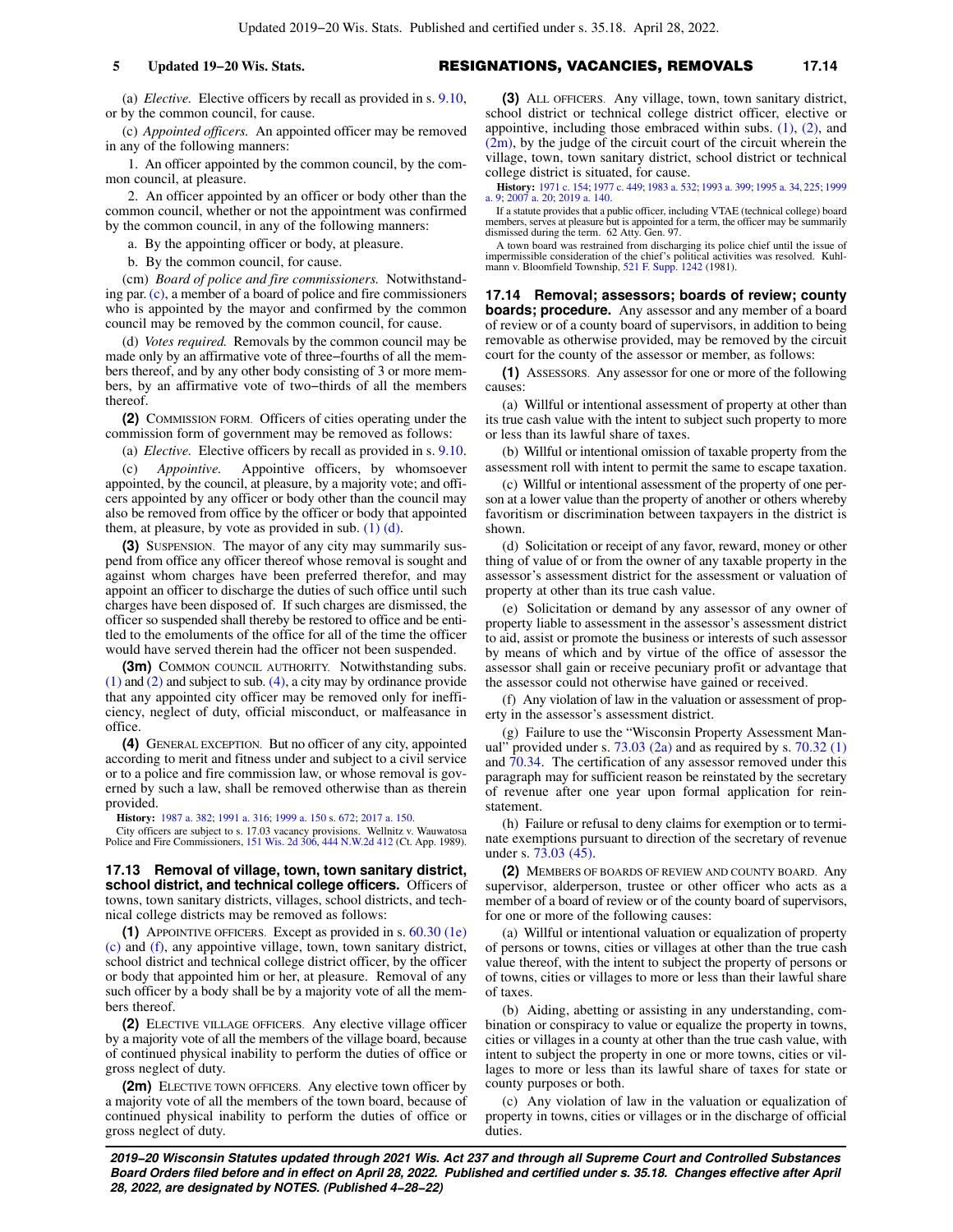### **17.14** RESIGNATIONS, VACANCIES, REMOVALS **Updated 19−20 Wis. Stats. 6**

**(3)** PROCEDURE. Removals under this section may be made by the circuit judge, by order specifying the cause thereof, a copy of which order shall be certified by the circuit judge to the proper town, village or city clerk. The removal shall be made only upon a duly verified petition signed by a resident of the county setting forth fully the charges preferred against the officer. The district attorney of the county upon complaint showing cause therefor shall prepare the petition and have the petition duly verified by the complainant. The judge, upon the presentation of the petition, shall by an order to show cause, which shall be served upon the officer personally at least 10 days prior to the hearing, fix a time and place for hearing the matters alleged in the petition. The testimony shall be taken and the proceedings conducted under such reasonable regulations as the judge prescribes. The district attorney shall attend the hearing and conduct the proceedings on behalf of the petitioner. The removal of the officer shall disqualify the officer from holding the office for 3 years from the date of the order of removal.

**(4)** COSTS. If the court, after a hearing on the merits, dismisses the petition and further finds the complaint was willful and malicious and without probable cause, the court shall order judgment in favor of the officer and against the petitioner for \$10 attorney fees and for the costs and fees of witnesses and officers incurred on behalf of the officer. The judgment shall be signed by the clerk of circuit court and entered in the judgment and lien docket. An execution may be issued against the property of the petitioner in the same mode as upon a judgment entered in the circuit court in civil actions founded in tort. Upon the return of the execution unsatisfied in whole or in part, an execution against the person of the petitioner may be issued in the manner and with the force and effect of an execution against the person as provided in ss. [815.01](https://docs-preview.legis.wisconsin.gov/document/statutes/815.01) to [815.10](https://docs-preview.legis.wisconsin.gov/document/statutes/815.10). In all other cases the judge may order that the expenses incurred in procuring witnesses and other needed actual expenses be paid out of the treasury of the county in which the officer resides upon certificates of the clerk of circuit court.

**History:** [1973 c. 90;](https://docs-preview.legis.wisconsin.gov/document/acts/1973/90) Sup. Ct. Order, 67 Wis. 2d 585, 773 (1975); [1975 c. 218](https://docs-preview.legis.wisconsin.gov/document/acts/1975/218); [1977](https://docs-preview.legis.wisconsin.gov/document/acts/1977/418) [c. 418,](https://docs-preview.legis.wisconsin.gov/document/acts/1977/418) [449;](https://docs-preview.legis.wisconsin.gov/document/acts/1977/449) [1991 a. 39](https://docs-preview.legis.wisconsin.gov/document/acts/1991/39), [316](https://docs-preview.legis.wisconsin.gov/document/acts/1991/316); [1993 a. 184,](https://docs-preview.legis.wisconsin.gov/document/acts/1993/184) [224.](https://docs-preview.legis.wisconsin.gov/document/acts/1993/224)

**17.15 Removals; other officers. (1)** JOINT COUNTY INSTI-TUTIONS. Any member of the governing body of any joint county school, hospital, sanatorium, asylum or other joint county institution, appointed by the county board of any county, may be removed at pleasure by said county board; and any other officer of any such institution may be removed at pleasure by the officer or body that appointed the officer.

**(3)** DANE COUNTY LAKES AND WATERSHED COMMISSION. Any commissioner of the Dane County lakes and watershed commis-sion appointed under s. [33.44 \(1\) \(c\)](https://docs-preview.legis.wisconsin.gov/document/statutes/33.44(1)(c)) to  $(g)$  may be removed by the appointing authority for cause.

**(3m)** SOUTHEASTERN WISCONSIN FOX RIVER COMMISSION. Any commissioner of the Southeastern Wisconsin Fox River commission appointed under s.  $33.55$  (2) (b) may be removed by the appointing authority for cause.

**(5)** LONG−TERM CARE DISTRICT. Any member of a long−term care district governing board appointed under s. [46.2895 \(3\) \(a\)](https://docs-preview.legis.wisconsin.gov/document/statutes/46.2895(3)(a)) may be removed by the appointing authority for cause.

**History:** [1989 a. 324;](https://docs-preview.legis.wisconsin.gov/document/acts/1989/324) [1991 a. 39](https://docs-preview.legis.wisconsin.gov/document/acts/1991/39), [316;](https://docs-preview.legis.wisconsin.gov/document/acts/1991/316) Sup. Ct. Order No. [96−08](https://docs-preview.legis.wisconsin.gov/document/sco/96-08), 207 Wis. 2d xv (1997); [1997 a. 27;](https://docs-preview.legis.wisconsin.gov/document/acts/1997/27) [1999 a. 9](https://docs-preview.legis.wisconsin.gov/document/acts/1999/9); [2001 a. 16](https://docs-preview.legis.wisconsin.gov/document/acts/2001/16); [2007 a. 20;](https://docs-preview.legis.wisconsin.gov/document/acts/2007/20) [2015 a. 226](https://docs-preview.legis.wisconsin.gov/document/acts/2015/226); [2017 a. 150.](https://docs-preview.legis.wisconsin.gov/document/acts/2017/150)

**17.16 Removals; definition; procedure; disqualification. (1)** Removals from office at pleasure shall be made by order, a copy of which shall be filed as provided by sub. [\(8\),](https://docs-preview.legis.wisconsin.gov/document/statutes/17.16(8)) except that a copy of the order of removal of a circuit court commissioner shall be filed in the office of the clerk of the circuit court.

**(3)** Removals from office for cause under this chapter, except as provided in s. [17.14,](https://docs-preview.legis.wisconsin.gov/document/statutes/17.14) shall be made as provided in this section, and may be made only upon written verified charges brought by a resident taxpayer of the governmental unit of which the person against whom the charges are filed is an officer, and after a speedy public hearing at which the officer shall have full opportunity to

be heard to present a defense against the charges, personally and by counsel. A copy of the charges and written notice of the time and place for the hearing shall be given the officer by the removing power by delivery to the officer in person or by mailing the same to the officer at the officer's last and usual post−office address not less than 10 days prior to the hearing. The officer may within 10 days from service of the charges file with the removing power a verified answer thereto. The hearing shall be conducted and investigation made by the removing power with due dispatch, but in case of charges brought before the governor, the governor may appoint a commissioner to conduct the hearing, make the investigation and report the testimony and proceedings to the governor, and the council of any city having a membership of more than 20, in case of charges brought before it, may appoint a committee of not less than 5 of its members, to conduct the hearing, make investigation and report the testimony and proceedings to it. The commissioner or committee shall have the same power and authority as the governor or the council, as the case may be, in the conduct of the hearing on and investigation of the charges.

**(4)** The removing power may, before acting upon any charges preferred against any officer, require the person preferring the same to execute and deliver to such power a bond in the sum of \$1,000 with one or more sureties to be approved by such power, conditioned for the payment of all costs and expenses actually incurred by the state, county or other unit of which the person charged is an officer and by the removing power in the hearing and investigation of such charges.

**(5)** The removing power, and in case such power consists of more than one person, each such person is authorized to administer oaths and to issue subpoenas for the attendance of witnesses and the production of evidence, and may make and enforce such orders and rules as are necessary to properly conduct such hearing and may appoint and fix the compensation of a stenographer to take testimony thereat.

**(7)** (a) No person may be excused from testifying or from producing evidence on the hearing for the reason that the testimony, documentary or otherwise, required of him or her may tend to incriminate him or her, but no person so testifying may be prosecuted for or on account of testifying or producing any documentary evidence, except for perjury committed in giving the testimony.

(b) The immunity provided under par. [\(a\)](https://docs-preview.legis.wisconsin.gov/document/statutes/17.16(7)(a)) is subject to the restrictions under s. [972.085.](https://docs-preview.legis.wisconsin.gov/document/statutes/972.085)

**(8)** Removals from office for cause shall be by order, a certified copy of which, together with a complete transcript of the testimony and proceedings at the hearing and a statement of the cause or causes for which removal is made, shall be filed by the removing power as follows:

(a) In the case of a state officer, in the office of the secretary of state.

(b) In the case of other officers, in the office of the clerk of the unit of which the person removed was an officer.

(c) In the case of officers of joint county institutions, in the office of the county clerk of the county wherein the buildings of such institution are located.

**(9)** In the case of procedure for removals by the governor, all expenses incurred shall be paid upon vouchers duly certified by the governor and shall be charged to the appropriation provided in s. [20.525](https://docs-preview.legis.wisconsin.gov/document/statutes/20.525). In the case of procedure for removals by any other state officer or body, such expenses shall be paid out of the appropriation to the officer or body invested with power to remove. In case of procedure for removals by other officers or bodies, the expenses thereof shall be paid by the unit of government of which the person against whom charges are preferred was an officer. But if the removing power finds that the complaint was willful and malicious and without probable cause all such expenses shall be paid by the person who preferred the charges and may be collected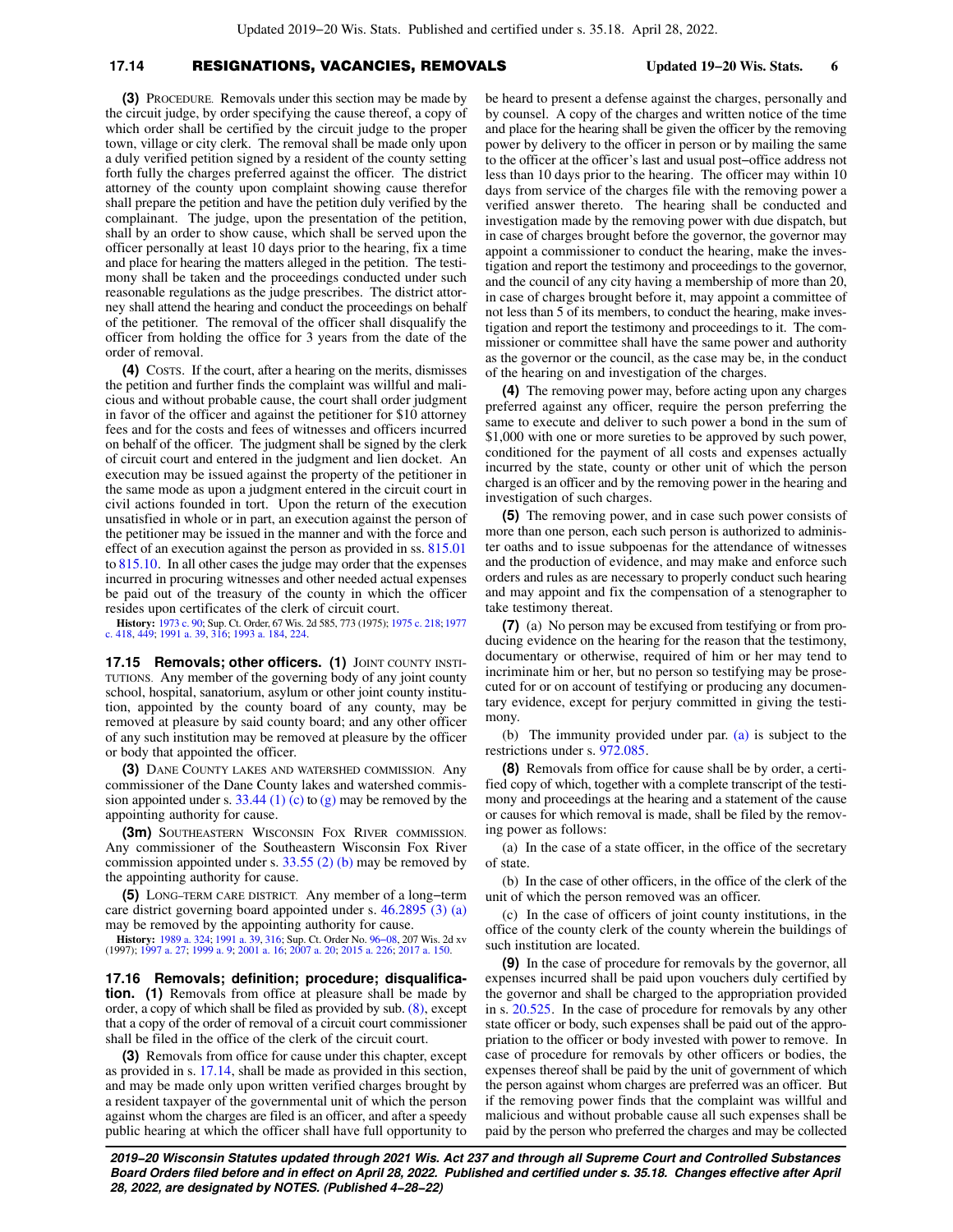in an action against the person or on the bond furnished by the person.

**(10)** A person lawfully removed from office shall be ineligible to appointment or election to fill the vacancy caused by such removal.

**History:** [1989 a. 122;](https://docs-preview.legis.wisconsin.gov/document/acts/1989/122) [1991 a. 316](https://docs-preview.legis.wisconsin.gov/document/acts/1991/316); Sup. Ct. Order No. [96−08,](https://docs-preview.legis.wisconsin.gov/document/sco/96-08) 207 Wis. 2d xv (1997); [2001 a. 61,](https://docs-preview.legis.wisconsin.gov/document/acts/2001/61) [103.](https://docs-preview.legis.wisconsin.gov/document/acts/2001/103)

The common council's removal of an employee statutorily entitled to the position deprives the employee of both liberty and property; therefore, employee is entitled<br>to full due–process protections. Aldermen who initiated removal proceedings were<br>not thereby disqualified as impartial adjudicators. State Council, [72 Wis. 2d 672](https://docs-preview.legis.wisconsin.gov/document/courts/72%20Wis.%202d%20672), [242 N.W.2d 689](https://docs-preview.legis.wisconsin.gov/document/courts/242%20N.W.2d%20689) (1976).

"Expenses" under sub. (9) relates solely to expenses incurred by the "removing power", not by the person bringing written charges. In Matter of Petition to Remove Kamps, [118 Wis. 2d 482,](https://docs-preview.legis.wisconsin.gov/document/courts/118%20Wis.%202d%20482) [347 N.W.2d 911](https://docs-preview.legis.wisconsin.gov/document/courts/347%20N.W.2d%20911) (Ct. App. 1984).

Removal is governed by s. 17.16 and contemplates a determination of cause by the board. An ordinance making a violation *ipso facto* cause for removal impermissibly circumvents that procedure. 66 Atty. Gen. 148.

**17.17 Notice of vacancies.** Notice of vacancies occurring otherwise than by resignation shall be given forthwith as follows:

**(1)** SENATORS AND MEMBERS OF CONGRESS. In the office of United States senator or member of congress from this state, by the county clerk of the county wherein such officer resided at the time of election, to the elections commission.

**(3)** VACANCIES BY JUDGMENTS. In any office occurring by virtue of a judgment of a court of this state convicting the incumbent of and sentencing the incumbent for treason, felony or other crime of whatsoever nature punishable by imprisonment in any jail or prison for one year or more, or convicting the incumbent of and sentencing the incumbent for any offense involving a violation of the incumbent's official oath; or declaring the election or appointment of any officer to be void or that the office of any officer has been forfeited, or become vacant; or adjudging any officer to be insane, by the clerk of such court to the officer or body authorized to fill such vacancies, or if such vacancies are required to be filled only by election, then to the officer authorized to give notice thereof.

**(4)** JUSTICES AND JUDGES. In the office of justice of the supreme court, court of appeals judge, or judge of a circuit court, by the director of state courts to the governor and the elections commission.

**(5)** OTHER VACANCIES. In city, village, town or school district offices, other than those of which notice is required by sub.  $(3)$ , by the clerk or in the clerk's absence by the treasurer thereof, and in state, county and other offices other than those of which notice is required by sub.  $(3)$ , by the county clerk of the county wherein the officer resided at the time of election or appointment, or in the clerk's absence by the sheriff, to the officer or body authorized to fill such vacancies, or if such vacancies are required to be filled only by election, then to the officer authorized to give notice thereof.

**History:** [1973 c. 334](https://docs-preview.legis.wisconsin.gov/document/acts/1973/334) s. [57;](https://docs-preview.legis.wisconsin.gov/document/acts/1973/334,%20s.%2057) [1977 c. 187](https://docs-preview.legis.wisconsin.gov/document/acts/1977/187), [449;](https://docs-preview.legis.wisconsin.gov/document/acts/1977/449) Sup. Ct. Order, 88 Wis. 2d xiii (1979); [1991 a. 316;](https://docs-preview.legis.wisconsin.gov/document/acts/1991/316) [2007 a. 1](https://docs-preview.legis.wisconsin.gov/document/acts/2007/1); [2015 a. 118.](https://docs-preview.legis.wisconsin.gov/document/acts/2015/118)

**17.18 Vacancies, U.S. senator and representative in congress; how filled.** Vacancies in the office of U.S. senator or representative in congress from this state shall be filled by election, as provided in s.  $8.50$  (4) (b), for the residue of the unexpired term.

**History:** [1977 c. 22;](https://docs-preview.legis.wisconsin.gov/document/acts/1977/22) [1979 c. 260;](https://docs-preview.legis.wisconsin.gov/document/acts/1979/260) [1983 a. 484](https://docs-preview.legis.wisconsin.gov/document/acts/1983/484); [1985 a. 304.](https://docs-preview.legis.wisconsin.gov/document/acts/1985/304)

**17.19 Vacancies, elective state offices; how filled.** Vacancies in elective state offices shall be filled as follows:

**(1)** MEMBERS OF LEGISLATURE. In the office of state senator or representative to the assembly, by election, as provided in s. [8.50,](https://docs-preview.legis.wisconsin.gov/document/statutes/8.50) for the residue of the unexpired term. In addition, an anticipated vacancy in the office of state senator or representative to the assembly may be filled as provided in s. [8.50 \(4\) \(e\)](https://docs-preview.legis.wisconsin.gov/document/statutes/8.50(4)(e)).

**(2)** JUDICIAL. In the office of justice of the supreme court, court of appeals judge or circuit judge, by temporary appointment by the governor, which shall continue until a successor is elected, as provided in s. [8.50 \(4\) \(f\)](https://docs-preview.legis.wisconsin.gov/document/statutes/8.50(4)(f)), and qualifies. When so elected the successor shall hold the office for a full term and shall take office on August 1 succeeding the election.

**(3)** PRESIDENTIAL ELECTORS. In the office of presidential elector, by the remaining electors present in the manner prescribed by s. [7.75.](https://docs-preview.legis.wisconsin.gov/document/statutes/7.75)

**(3m)** GOVERNOR. In the office of governor, by the lieutenant governor.

**(3s)** DISTRICT ATTORNEY. In the office of district attorney, by appointment of the governor for the residue of the unexpired term and until a successor is elected and qualified.

**(4)** OTHER ELECTIVE STATE OFFICERS. In the office of secretary of state, treasurer, attorney general or state superintendent, by appointment by the governor, and a person so appointed shall hold office until a successor is elected, as provided in s. [8.50,](https://docs-preview.legis.wisconsin.gov/document/statutes/8.50) and qualifies, but if no such election is held, the person so appointed shall hold office for the residue of the unexpired term.

**History:** [1977 c. 187;](https://docs-preview.legis.wisconsin.gov/document/acts/1977/187) [1979 c. 27;](https://docs-preview.legis.wisconsin.gov/document/acts/1979/27) [1985 a. 304](https://docs-preview.legis.wisconsin.gov/document/acts/1985/304); [1987 a. 391;](https://docs-preview.legis.wisconsin.gov/document/acts/1987/391) [1989 a. 31;](https://docs-preview.legis.wisconsin.gov/document/acts/1989/31) [1991 a.](https://docs-preview.legis.wisconsin.gov/document/acts/1991/316) [316.](https://docs-preview.legis.wisconsin.gov/document/acts/1991/316)

**17.20 Vacancies in appointive state offices; how filled; terms.** (1) GENERAL. Vacancies in appointive state offices shall be filled by appointment by the appointing power and in the manner prescribed by law for making regular full term appointments thereto, and appointees to fill vacancies therein shall hold office for the residue of the unexpired term or, if no definite term of office is fixed by law, until their successors are appointed and qualify.

**(2)** INTERIM VACANCIES; TERMS. (a) Vacancies occurring in the office of any officer normally nominated by the governor, and with the advice and consent of the senate appointed, may be filled by a provisional appointment by the governor for the residue of the unexpired term, if any, subject to confirmation by the senate. Any such appointment shall be in full force until acted upon by the senate, and when confirmed by the senate shall continue for the residue of the unexpired term, if any, or until a successor is chosen and qualifies. A provisional appointee may exercise all of the powers and duties of the office to which such person is appointed during the time in which the appointee qualifies. Any appointment made under this paragraph which is withdrawn or rejected by the senate shall lapse. When a provisional appointment lapses, a vacancy occurs. Whenever a new legislature is organized, any appointments then pending before the senate shall be referred by the president to the appropriate standing committee of the newly organized senate.

(b) A vacancy occurring in the membership of the professional standards council for teachers may be filled by a provisional appointment by the state superintendent of public instruction for the residue of the unexpired term, if any, subject to confirmation by the senate. Any such appointment shall be in full force until acted upon by the senate, and when confirmed by the senate shall continue for the residue of the unexpired term, if any, or until a successor is chosen and qualifies. A provisional appointee may exercise all of the powers and duties of the office to which the person is appointed during the time in which the appointee qualifies. Any appointment made under this paragraph that is withdrawn or rejected by the senate shall lapse. When a provisional appointment lapses, a vacancy occurs. Whenever a new legislature is organized, any appointments then pending before the senate shall be referred by the president to the appropriate standing committee of the newly organized senate.

**History:** [1973 c. 24](https://docs-preview.legis.wisconsin.gov/document/acts/1973/24); [1977 c. 29](https://docs-preview.legis.wisconsin.gov/document/acts/1977/29) s. [1649](https://docs-preview.legis.wisconsin.gov/document/acts/1977/29,%20s.%201649); [1977 c. 418;](https://docs-preview.legis.wisconsin.gov/document/acts/1977/418) [1997 a. 298.](https://docs-preview.legis.wisconsin.gov/document/acts/1997/298)

Provisional appointees under sub. (2) need not be confirmed by the senate before they can begin to serve. 69 Atty. Gen. 136.

The senate may not fill a vacancy that will not occur during that senate session. [76 Atty. Gen. 272.](https://docs-preview.legis.wisconsin.gov/document/oag/vol76-272)

**17.21 Vacancies in elective county offices; how filled; term.** Vacancies in elective county offices shall be filled in the manner and for terms as follows: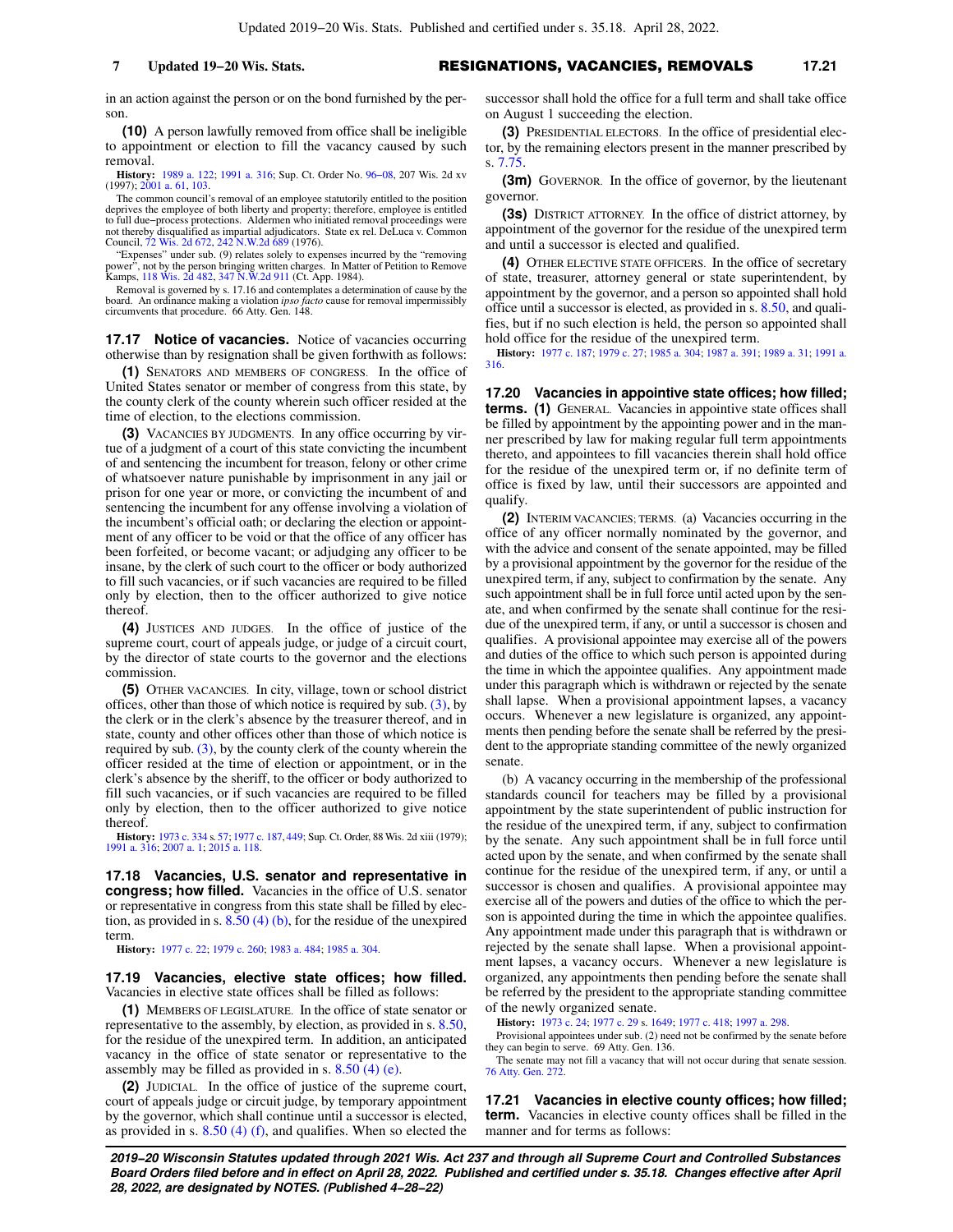## **17.21** RESIGNATIONS, VACANCIES, REMOVALS **Updated 19−20 Wis. Stats. 8**

**(1)** SHERIFF, CORONER, REGISTER OF DEEDS. In the office of sheriff, coroner or register of deeds, by appointment by the governor for the residue of the unexpired term.

**(3)** COUNTY CLERK, TREASURER, AND SURVEYOR. In the office of county clerk, treasurer, or surveyor, by appointment by the county board for the residue of the unexpired term unless a special election is ordered by the county board, in which case the person appointed shall serve until his or her successor is elected and qualified. The county board may, if a vacancy occurs before June 1 in the year preceding expiration of the term of office, order a special election to fill the vacancy. If the county board orders a special election during the period beginning on June 1 and ending on November 30 of any year, the special election shall be held concurrently with the succeeding spring election. If the county board orders a special election during the period beginning on December 1 and ending on May 31 of the succeeding year, the special election shall be held on the Tuesday after the first Monday in November following the date of the order. A person so elected shall serve for the residue of the unexpired term.

**(4m)** CLERK OF COURT. In the office of clerk of circuit court, by appointment of the judge, or by a majority of the judges of the circuit court for the county, for the residue of the unexpired term of the clerk.

**(5)** SUPERVISORS, POPULOUS COUNTIES. In the office of county supervisor of counties having a population of at least 750,000, according to the last U.S. census, by election for the residue of the unexpired term on the first Tuesday of April next after the vacancy happens, in case it happens no later than December 1 preceding the first Tuesday in April, but if the vacancy happens after December 1 preceding the first Tuesday in April, then such successor shall be elected on the first Tuesday of April of the next ensuing year; but no election to fill a vacancy in the office may be held at the time of holding the regular election for such office. In addition to the elections required under this subsection, the county executive may order a special election to be held under s. [8.50](https://docs-preview.legis.wisconsin.gov/document/statutes/8.50) to fill the vacancy. If an assembly district in the county is altered by legislative redistricting effective prior to the end of an existing supervisor term and a vacancy happens, the person elected to fill that vacancy for the residue of the unexpired term shall be an elector of the assembly district as it existed prior to redistricting.

**(6)** APPOINTMENTS, HOW REPORTED. For the information of all concerned appointments by the governor under sub. [\(1\)](https://docs-preview.legis.wisconsin.gov/document/statutes/17.21(1)) shall be reported by the appointing officer to the county clerk. Appointments of the county board under sub. [\(3\)](https://docs-preview.legis.wisconsin.gov/document/statutes/17.21(3)) shall be reported by the county clerk to the secretary of state. Appointments of clerks of court by a judge of the circuit court under sub. [\(4m\)](https://docs-preview.legis.wisconsin.gov/document/statutes/17.21(4m)) shall be reported to the county clerk and to the secretary of state.

**History:** [1973 c. 58](https://docs-preview.legis.wisconsin.gov/document/acts/1973/58); [1977 c. 449](https://docs-preview.legis.wisconsin.gov/document/acts/1977/449); [1979 c. 175](https://docs-preview.legis.wisconsin.gov/document/acts/1979/175) ss. [4,](https://docs-preview.legis.wisconsin.gov/document/acts/1979/175,%20s.%204) [53](https://docs-preview.legis.wisconsin.gov/document/acts/1979/175,%20s.%2053); [1979 c. 260](https://docs-preview.legis.wisconsin.gov/document/acts/1979/260); [1989 a. 31](https://docs-preview.legis.wisconsin.gov/document/acts/1989/31); [1995 a. 16](https://docs-preview.legis.wisconsin.gov/document/acts/1995/16) s. [2;](https://docs-preview.legis.wisconsin.gov/document/acts/1995/16,%20s.%202) [2005 a. 248](https://docs-preview.legis.wisconsin.gov/document/acts/2005/248); [2017 a. 207](https://docs-preview.legis.wisconsin.gov/document/acts/2017/207) s. [5.](https://docs-preview.legis.wisconsin.gov/document/acts/2017/207,%20s.%205) **Cross−reference:** See s. [59.10 \(3\) \(e\)](https://docs-preview.legis.wisconsin.gov/document/statutes/59.10(3)(e)) for method of filling vacancies on county

boards.

**17.22 Vacancies in appointive county offices; how** filled. (1) Vacancies in any appointive county office shall be filled by appointment for the residue of the unexpired term by the appointing power and in the manner prescribed by law for making regular full term appointments thereto; but any person elected or appointed to fill a permanent vacancy in the office of county highway commissioner shall serve for the term prescribed under s. [83.01 \(2\).](https://docs-preview.legis.wisconsin.gov/document/statutes/83.01(2)) All appointments, subject to confirmation by the county board, made while the board is not in session, shall be acted upon by said board at its meeting next following such appointment

**(2)** Vacancies in the offices of officers appointed by the county board, occurring when the board is not in session, shall be filled in manner and for terms as follows:

(b) In the office of the county highway commissioner, by appointment by the county highway committee. A person so appointed shall hold office until his or her successor is elected or appointed and qualified. The person's successor, if the office is regularly filled by election, shall be elected by the county board at a meeting held no later than 120 days after the date on which the vacancy occurs. The person's successor, if the office is regularly filled by appointment, shall be appointed as provided in s. [83.01](https://docs-preview.legis.wisconsin.gov/document/statutes/83.01(1)) [\(1\).](https://docs-preview.legis.wisconsin.gov/document/statutes/83.01(1)) The person's successor shall take office upon his or her election or appointment and qualification and shall hold office for the term prescribed under s. [83.01 \(2\).](https://docs-preview.legis.wisconsin.gov/document/statutes/83.01(2))

(d) In the office of any other officer appointed by the county board, by temporary appointment by the chairperson of the county board. A person so appointed shall hold office until a successor is appointed and qualifies, and the successor shall be appointed by the county board for the residue of the unexpired term at its meeting next after such vacancy occurred.

**History:** [1983 a. 192;](https://docs-preview.legis.wisconsin.gov/document/acts/1983/192) [1991 a. 316](https://docs-preview.legis.wisconsin.gov/document/acts/1991/316); [2005 a. 401.](https://docs-preview.legis.wisconsin.gov/document/acts/2005/401)

Terms and vacancies in appointive county offices are discussed. [73 Atty. Gen. 99](https://docs-preview.legis.wisconsin.gov/document/oag/vol73-99).

**17.23 Vacancies in city offices; how filled. (1)** GENERAL AND SPECIAL CHARTER CITIES. (am) Except as provided in sub. [\(1b\)](https://docs-preview.legis.wisconsin.gov/document/statutes/17.23(1b)) and s. [9.10,](https://docs-preview.legis.wisconsin.gov/document/statutes/9.10) vacancies in offices of mayor or alderperson of cities operating under the general law or special charter may be filled by the common council, by majority vote, appointing a successor to serve for the residue of the unexpired term or until a special election is held, as ordered by the common council under s. [8.50](https://docs-preview.legis.wisconsin.gov/document/statutes/8.50), or an office may remain vacant until an election is held.

(bm) In the office of municipal judge, in the manner provided in s. [8.50 \(4\) \(fm\)](https://docs-preview.legis.wisconsin.gov/document/statutes/8.50(4)(fm)).

(c) In the office of any other elective officer, and except as provided in s.[9.10,](https://docs-preview.legis.wisconsin.gov/document/statutes/9.10) by appointment by the mayor subject to confirmation by the common council, for the residue of the unexpired term unless a special election is ordered by the common council, except that in case of vacancies in the office of any such officer of a 1st class city who is authorized by law to have a deputy, such deputy shall perform the duties of such office, and shall be entitled to the emoluments of such office during the remainder of the term. A person so appointed and confirmed shall hold office until a successor is elected and qualifies. The successor shall be elected as provided in par. (a).

**NOTE: Section 17.23 (1) (a) was repealed by [2019 Wis. Act 164.](https://docs-preview.legis.wisconsin.gov/document/acts/2019/164)**

**(1b)** FIRST CLASS CITIES. In 1st class cities, in the office of mayor, except as provided in s. [9.10](https://docs-preview.legis.wisconsin.gov/document/statutes/9.10), the vacancy shall be filled by the president of the common council as acting mayor until a special election can be held. In such case, the acting mayor may continue to serve as president of the common council, in addition to exercising the powers and responsibilities of the office of mayor, until such time as a new mayor is elected and qualified, but the acting mayor may not take part in any vote of the common council during that period. A vacancy in the office of alderperson shall be filled by special election, except as provided in s. [9.10](https://docs-preview.legis.wisconsin.gov/document/statutes/9.10). When a mayor is temporarily appointed, the common council shall order a special election for the office of mayor under s. [8.50](https://docs-preview.legis.wisconsin.gov/document/statutes/8.50) as promptly as possible, unless the vacancy occurs within 120 days of the expiration of the mayor's term of office. When an aldermanic seat becomes vacant, a successor shall be elected for the residue of the unexpired term, but no election to fill a vacancy in such office may be held at the time of holding the regular election for that office. The president of the common council of any 1st class city shall order a special election to be held under s. [8.50](https://docs-preview.legis.wisconsin.gov/document/statutes/8.50) to fill a vacant aldermanic seat. If a special election is held under this subsection after a redistricting plan is adopted, the election shall be held in the aldermanic district as it existed when the office was filled at the last preceding election.

**(1m)** APPOINTIVE OFFICES. Vacancies in appointive offices in cities may be filled by appointment for the residue of the unexpired term by the appointing power and in the manner prescribed by law for making regular full term appointments thereto.

**(2)** COMMISSION FORM. Vacancies in offices of cities operating under the commission form of government shall be filled as follows:

(a) 1. In the office of mayor or other member of the council, except as provided in s. [9.10,](https://docs-preview.legis.wisconsin.gov/document/statutes/9.10) in the manner provided in sub. [\(1\)](https://docs-preview.legis.wisconsin.gov/document/statutes/17.23(1)(am)) [\(am\)](https://docs-preview.legis.wisconsin.gov/document/statutes/17.23(1)(am)). In the office of municipal judge, in the manner provided in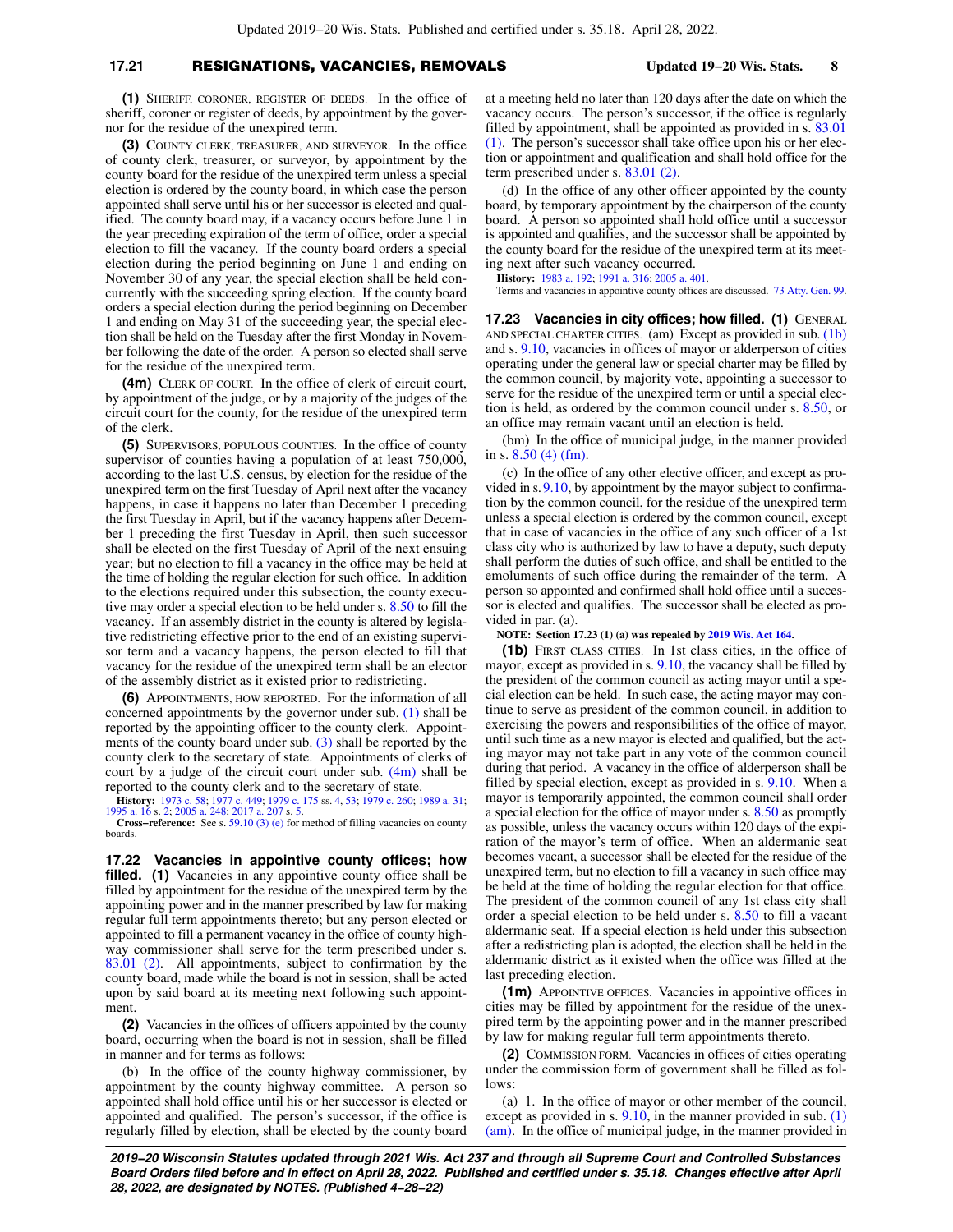s. [8.50 \(4\) \(fm\).](https://docs-preview.legis.wisconsin.gov/document/statutes/8.50(4)(fm)) On failure of the council to make an appointment for 30 days after the vacancy exists the city engineer shall be a temporary acting member of the council until such vacancy is filled in the manner provided by law, and shall have all the powers, prerogatives and duties of the vacant office except the right to vote to fill a vacancy in the office of mayor or council member.

2. When 2 vacancies exist in the council the city clerk shall be a temporary acting member of the council until the vacancies are filled in the manner provided by law, and shall have all the powers, prerogatives and duties of the vacant office except the right to vote to fill a vacancy in the office of mayor or council member.

3. When 3 vacancies exist in the council the city treasurer shall be a temporary acting member of the council until the vacancies are filled in the manner provided by law, and shall have all the powers, prerogatives and duties of the vacant office except the right to vote to fill a vacancy in the office of mayor or council member.

4. When 2 or more vacancies exist in the council 6 months or more prior to the first Tuesday of April of any year a special election to fill the vacancy for the residue of the unexpired term of each such vacancy shall be held and conducted, and the returns thereof made in the manner and within the time required in the case of regular municipal elections, and the city clerk shall call and give notice of such special election as provided by law within 10 days of the date when such vacancies exist.

5. While serving as temporary members of the council the city engineer, city clerk and city treasurer shall not be entitled to have or receive any compensation for such temporary service.

6. The powers, prerogatives and duties conferred on such temporary acting members of the council shall be in addition to all those otherwise vested by law in such city engineer, city clerk and city treasurer.

7. It is hereby declared to be the purpose and intention of this paragraph to permit the city engineer, city clerk and city treasurer to have and perform the powers and duties herein provided as temporary acting members of the council, in addition to the regular powers and duties of their respective offices and notwithstanding any other contrary provision of the law.

8. This paragraph shall apply only to cities organized and operating under ss. [64.25](https://docs-preview.legis.wisconsin.gov/document/statutes/64.25) to [64.38](https://docs-preview.legis.wisconsin.gov/document/statutes/64.38).

(c) In appointive offices, by appointment for the residue of the unexpired term by the appointing power and in the manner prescribed by law for making regular full term appointment thereto.

**History:** [1977 c. 149](https://docs-preview.legis.wisconsin.gov/document/acts/1977/149), [273](https://docs-preview.legis.wisconsin.gov/document/acts/1977/273), [305;](https://docs-preview.legis.wisconsin.gov/document/acts/1977/305) [1979 c. 260,](https://docs-preview.legis.wisconsin.gov/document/acts/1979/260) [355;](https://docs-preview.legis.wisconsin.gov/document/acts/1979/355) [1983 a. 484;](https://docs-preview.legis.wisconsin.gov/document/acts/1983/484) [1985 a. 135](https://docs-preview.legis.wisconsin.gov/document/acts/1985/135), [304](https://docs-preview.legis.wisconsin.gov/document/acts/1985/304), [332](https://docs-preview.legis.wisconsin.gov/document/acts/1985/332); [1993 a. 184;](https://docs-preview.legis.wisconsin.gov/document/acts/1993/184) [1995 a. 16](https://docs-preview.legis.wisconsin.gov/document/acts/1995/16) s. [2;](https://docs-preview.legis.wisconsin.gov/document/acts/1995/16,%20s.%202) [2005 a. 248](https://docs-preview.legis.wisconsin.gov/document/acts/2005/248); [2019 a. 164](https://docs-preview.legis.wisconsin.gov/document/acts/2019/164); [2021 a. 240](https://docs-preview.legis.wisconsin.gov/document/acts/2021/240) s. [29.](https://docs-preview.legis.wisconsin.gov/document/acts/2021/240,%20s.%2029)

**17.24 Vacancies in village offices.** Except as provided in s. [9.10,](https://docs-preview.legis.wisconsin.gov/document/statutes/9.10) a vacancy in any elective village office may be filled by appointment by a majority of the members of the village board for the residue of the unexpired term or until a special election is held, as ordered by the village board, or an office may remain vacant until an election is held. A vacancy in an appointive office shall be filled in the same manner as the original appointment.

**History:** [1977 c. 305](https://docs-preview.legis.wisconsin.gov/document/acts/1977/305), [403](https://docs-preview.legis.wisconsin.gov/document/acts/1977/403), [447](https://docs-preview.legis.wisconsin.gov/document/acts/1977/447); [1979 c. 260](https://docs-preview.legis.wisconsin.gov/document/acts/1979/260); [1985 a. 304;](https://docs-preview.legis.wisconsin.gov/document/acts/1985/304) [1995 a. 16](https://docs-preview.legis.wisconsin.gov/document/acts/1995/16) s. [2](https://docs-preview.legis.wisconsin.gov/document/acts/1995/16,%20s.%202); [2005](https://docs-preview.legis.wisconsin.gov/document/acts/2005/248) [a. 248;](https://docs-preview.legis.wisconsin.gov/document/acts/2005/248) [2019 a. 164.](https://docs-preview.legis.wisconsin.gov/document/acts/2019/164)

**17.245 New city, village or town office, filling.** Whenever an elective office is created in a city, village or town pursuant to law or ordinance, the office shall not be deemed vacant until it has first been filled by the electorate, except that if a city, village or town enacts an ordinance or bylaw creating a municipal court under s. [755.01](https://docs-preview.legis.wisconsin.gov/document/statutes/755.01) before the December 1 preceding the spring election the office of municipal judge for that court shall be considered vacant and a temporary appointment may be made by the city, village or town governing body pending the election of the initial elected occupant of the office.

**History:** [1977 c. 256](https://docs-preview.legis.wisconsin.gov/document/acts/1977/256), [447](https://docs-preview.legis.wisconsin.gov/document/acts/1977/447); [1993 a. 10;](https://docs-preview.legis.wisconsin.gov/document/acts/1993/10) [1995 a. 16](https://docs-preview.legis.wisconsin.gov/document/acts/1995/16) s. [2](https://docs-preview.legis.wisconsin.gov/document/acts/1995/16,%20s.%202).

**17.25 Vacancies in town offices; how filled.** Vacancies in town offices shall be filled as follows:

**(1)** (a)1. In the town board, by the remaining supervisors and the town clerk, except when a special election is authorized under subd. [2.](https://docs-preview.legis.wisconsin.gov/document/statutes/17.25(1)(a)2.) and par. [\(d\)](https://docs-preview.legis.wisconsin.gov/document/statutes/17.25(1)(d)) or as provided in s. [9.10,](https://docs-preview.legis.wisconsin.gov/document/statutes/9.10) and except when the vacancy is caused by removal by the circuit judge as provided by law, which latter vacancy shall be filled by appointment by that judge.

2. a. If there are 2 vacancies in the town board, the remaining supervisors, the town clerk, and the town treasurer shall appoint an individual to fill one vacancy and the remaining supervisors, including the appointee, and the town clerk shall appoint an individual to fill the other vacancy.

b. If the number of vacancies on the town board are such that there are not at least 3 individuals, including any remaining supervisors, the town clerk, and the town treasurer, available to make appointments, the town clerk, or the county clerk if the town clerk position is vacant, shall call a special town meeting of the electors to vote to fill the number of vacancies necessary in order to follow the procedure for appointment under subd. [2. a.](https://docs-preview.legis.wisconsin.gov/document/statutes/17.25(1)(a)2.a.) Notice of the meeting shall be given as provided under s. [60.12 \(3\)](https://docs-preview.legis.wisconsin.gov/document/statutes/60.12(3)).

(b) Vacancies in other elective town offices shall be filled by appointment by the town board, except as provided in ss. [8.50 \(4\)](https://docs-preview.legis.wisconsin.gov/document/statutes/8.50(4)(fm)) [\(fm\)](https://docs-preview.legis.wisconsin.gov/document/statutes/8.50(4)(fm)) and [9.10](https://docs-preview.legis.wisconsin.gov/document/statutes/9.10), and except for vacancies caused by removal by the judge of the circuit court which latter vacancy shall be filled by that judge.

(c) Persons appointed under this subsection to fill vacancies shall hold office for the residue of the unexpired term or, if a special election is ordered to fill a vacancy, until the successor is elected and qualified.

(d) Any town board having more than 3 members may, if a vacancy in the office of supervisor occurs before June 1 in the year preceding expiration of the term of office, order a special election to fill the vacancy. If the town board orders a special election during the period beginning on June 1 and ending on November 30 of any year, the special election shall be held concurrently with the succeeding spring election. If the town board orders a special election during the period beginning on December 1 and ending on May 31 of the succeeding year, the special election shall be held on the Tuesday after the first Monday in November following the date of the order. A person so elected shall serve for the residue of the unexpired term.

**(2)** In appointive offices, by appointment for the residue of the unexpired term by the appointing power and in the manner prescribed by law for making regular full term appointments thereto, except vacancies caused by removals by the judge of the circuit court which shall be filled for the residue of the unexpired term by the said judge.

**History:** [1977 c. 305,](https://docs-preview.legis.wisconsin.gov/document/acts/1977/305) [403,](https://docs-preview.legis.wisconsin.gov/document/acts/1977/403) [447;](https://docs-preview.legis.wisconsin.gov/document/acts/1977/447) [1985 a. 304](https://docs-preview.legis.wisconsin.gov/document/acts/1985/304); [2005 a. 248](https://docs-preview.legis.wisconsin.gov/document/acts/2005/248); [2019 a. 140.](https://docs-preview.legis.wisconsin.gov/document/acts/2019/140) This section requires that the town clerk participate in the process of filling vacancies in town offices and does not authorize the exclusion of the town clerk from the nomination part of the process. Bingen v. Bzdusek, [2002 WI App 210](https://docs-preview.legis.wisconsin.gov/document/courts/2002%20WI%20App%20210), 257 Wis. 2d. 193, [650 N.W.2d 894](https://docs-preview.legis.wisconsin.gov/document/courts/650%20N.W.2d%20894), [01−3015](https://docs-preview.legis.wisconsin.gov/document/wicourtofappeals/01-3015).

**17.26 Vacancies in school boards; how filled. (1g)** Except as provided in s. [9.10](https://docs-preview.legis.wisconsin.gov/document/statutes/9.10), vacancies in a school board shall be filled as follows:

(a) Except as provided in sub.  $(1m)$ , in a common, union high, or unified school district, by appointment by the remaining members. An appointee under this paragraph or sub.  $(1m)$  shall hold office until a successor is elected and takes office under s. [120.06](https://docs-preview.legis.wisconsin.gov/document/statutes/120.06(4)) [\(4\)](https://docs-preview.legis.wisconsin.gov/document/statutes/120.06(4)) or [120.42 \(2\)](https://docs-preview.legis.wisconsin.gov/document/statutes/120.42(2)). When a vacancy occurs in the office of a board member who is in the last year of his or her term, or when a vacancy occurs after the spring election but on or before the last Tuesday in November in the office of a board member who is not in the last year of his or her term, the successor shall be elected at the next spring election. When a vacancy occurs after the last Tuesday in November and on or before the date of the next spring election in the office of a board member who is not in the last year of his or her term, the successor shall be elected at the 2nd following spring election.

(b) In a 1st class city school district, by special election as provided under s. [119.08 \(4\).](https://docs-preview.legis.wisconsin.gov/document/statutes/119.08(4))